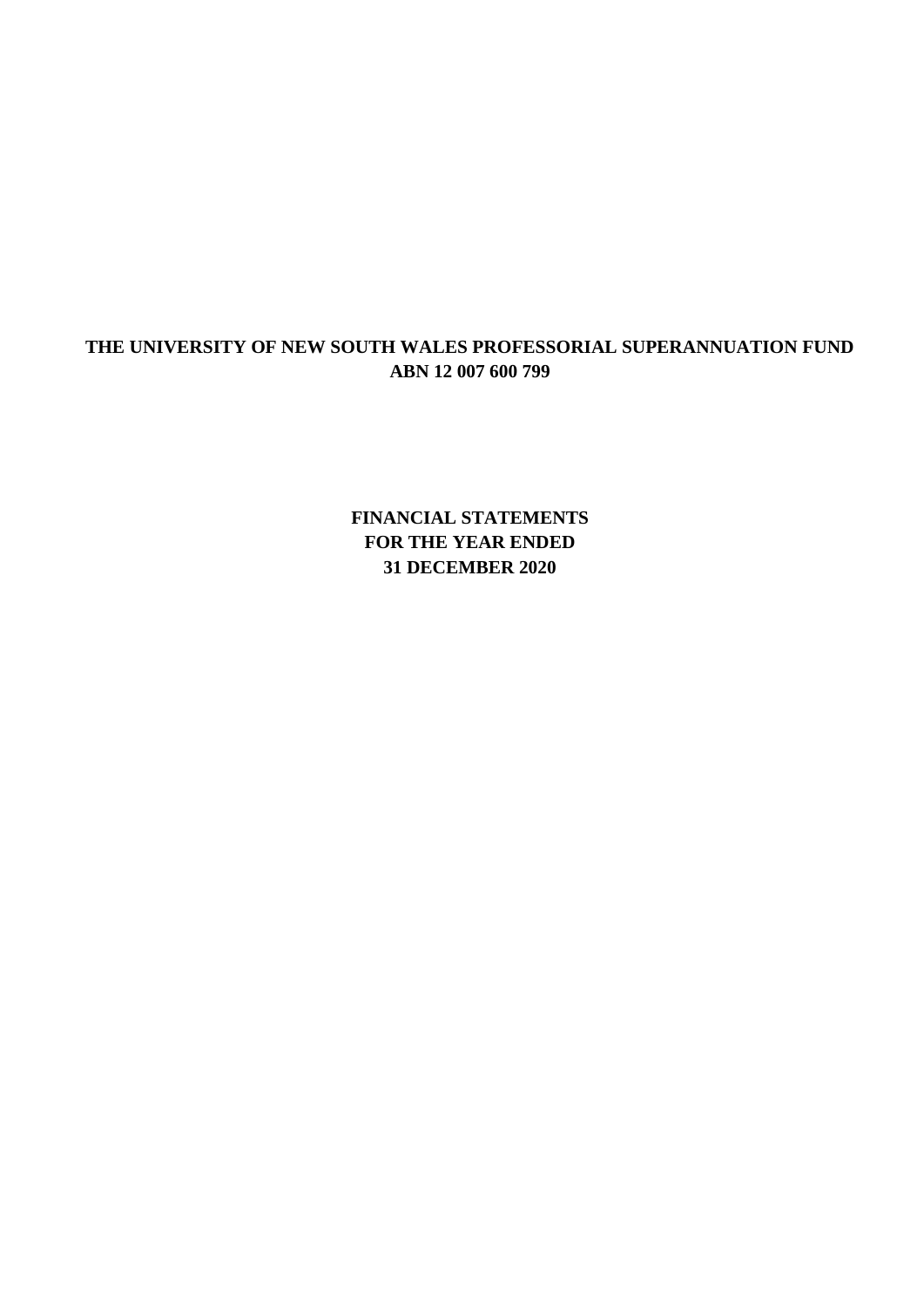# **CONTENTS**

| <b>Statement of Financial Position</b>         | 1              |
|------------------------------------------------|----------------|
| <b>Income Statement</b>                        | $\overline{2}$ |
| <b>Statement of Changes in Member Benefits</b> | 3              |
| Statement of Changes in Equity                 | $\overline{4}$ |
| <b>Statement of Cash Flows</b>                 | 5              |
| Notes to the Financial Statements              | $6 - 24$       |
| Trustee's Declaration to Members               | 25             |
| <b>Auditors' Report</b>                        | 26             |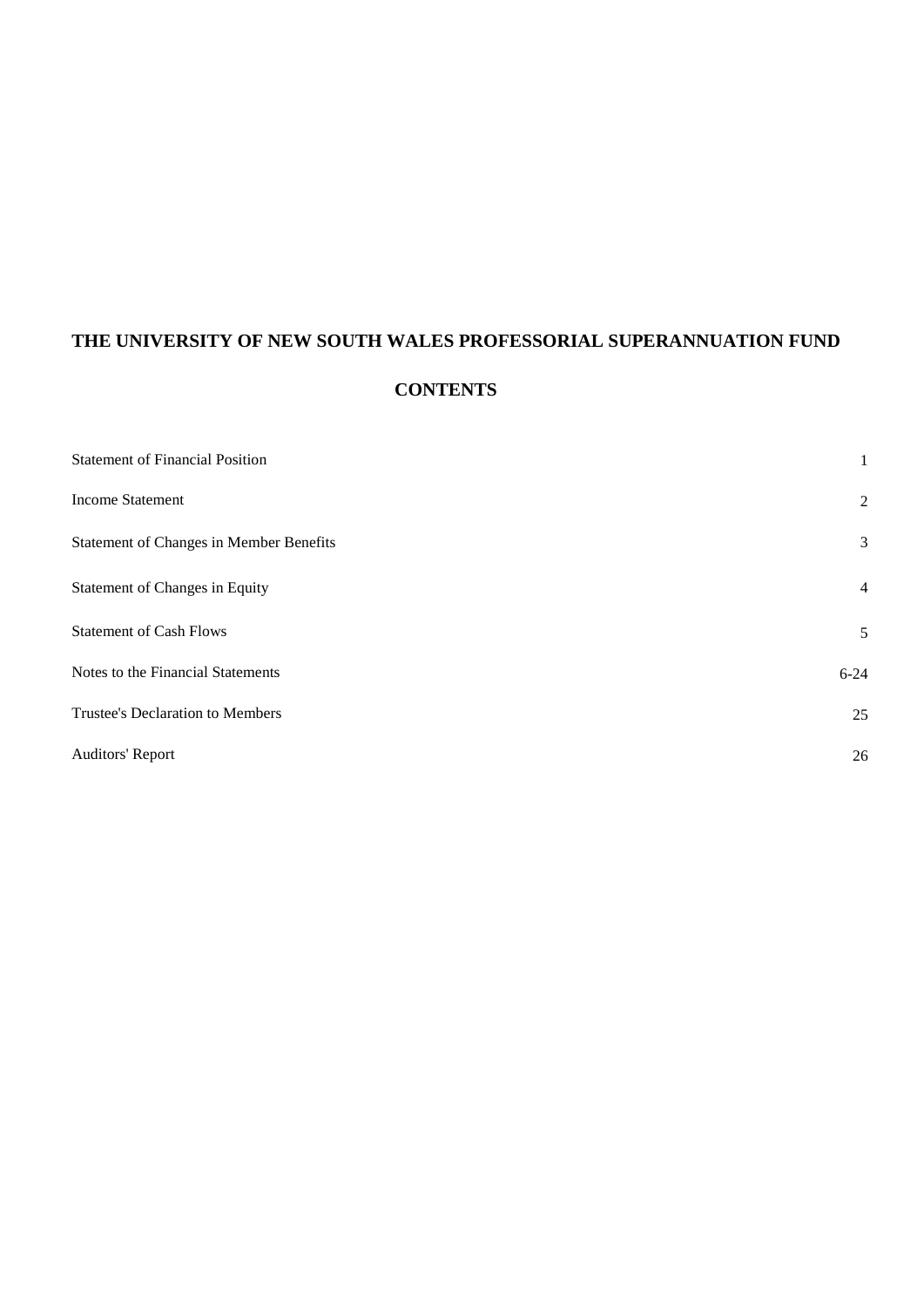## **STATEMENT OF FINANCIAL POSITION AS AT 31 DECEMBER 2020**

|                                               | <b>Note</b>      | 2020<br>\$'000 | 2019<br>\$'000 |
|-----------------------------------------------|------------------|----------------|----------------|
|                                               |                  |                |                |
| <b>Assets</b>                                 |                  |                |                |
| Cash and cash equivalents                     | 13(a)            | 2,072          | 1,164          |
| <b>Receivables</b>                            |                  |                |                |
| GST receivable                                |                  | 9              | 3              |
| Trust distribution receivable                 |                  | 172            | 157            |
| Income tax refund                             |                  | 128            | 178            |
|                                               |                  | 309            | 338            |
| <b>Investments</b>                            | $\boldsymbol{7}$ |                |                |
| Units in wholesale trusts                     |                  | 30,451         | 34,574         |
|                                               |                  | 30,451         | 34,574         |
| <b>Other assets</b>                           |                  |                |                |
| Prepayments                                   |                  | 6              | 10             |
| Deferred tax assets                           | 9(c)             | 19             | 24             |
|                                               |                  | 25             | 34             |
| <b>Total assets</b>                           |                  | 32,857         | 36,110         |
| <b>Liabilities</b>                            |                  |                |                |
| Benefits payable                              |                  | 72             | 52             |
| Accrued charges                               |                  | 130            | 161            |
| Deferred tax liabilities                      | 9(c)             | $\,8\,$        | 10             |
| Total liabilities (excluding member benefits) |                  | 210            | 223            |
| Net assets available for members' benefits    |                  | 32,647         | 35,887         |
| <b>Member benefits</b>                        |                  |                |                |
| Defined benefit member liabilities            |                  | 31,392         | 33,179         |
| <b>Total member benefits</b>                  |                  | 31,392         | 33,179         |
| <b>Total net assets</b>                       |                  | 1,255          | 2,708          |
| <b>Equity</b>                                 |                  |                |                |
| Operational risk reserve                      | 12               | 149            | 141            |
| Defined benefits that are overfunded          | 10               | 1,106          | 2,567          |
| <b>Total equity</b>                           |                  | 1,255          | 2,708          |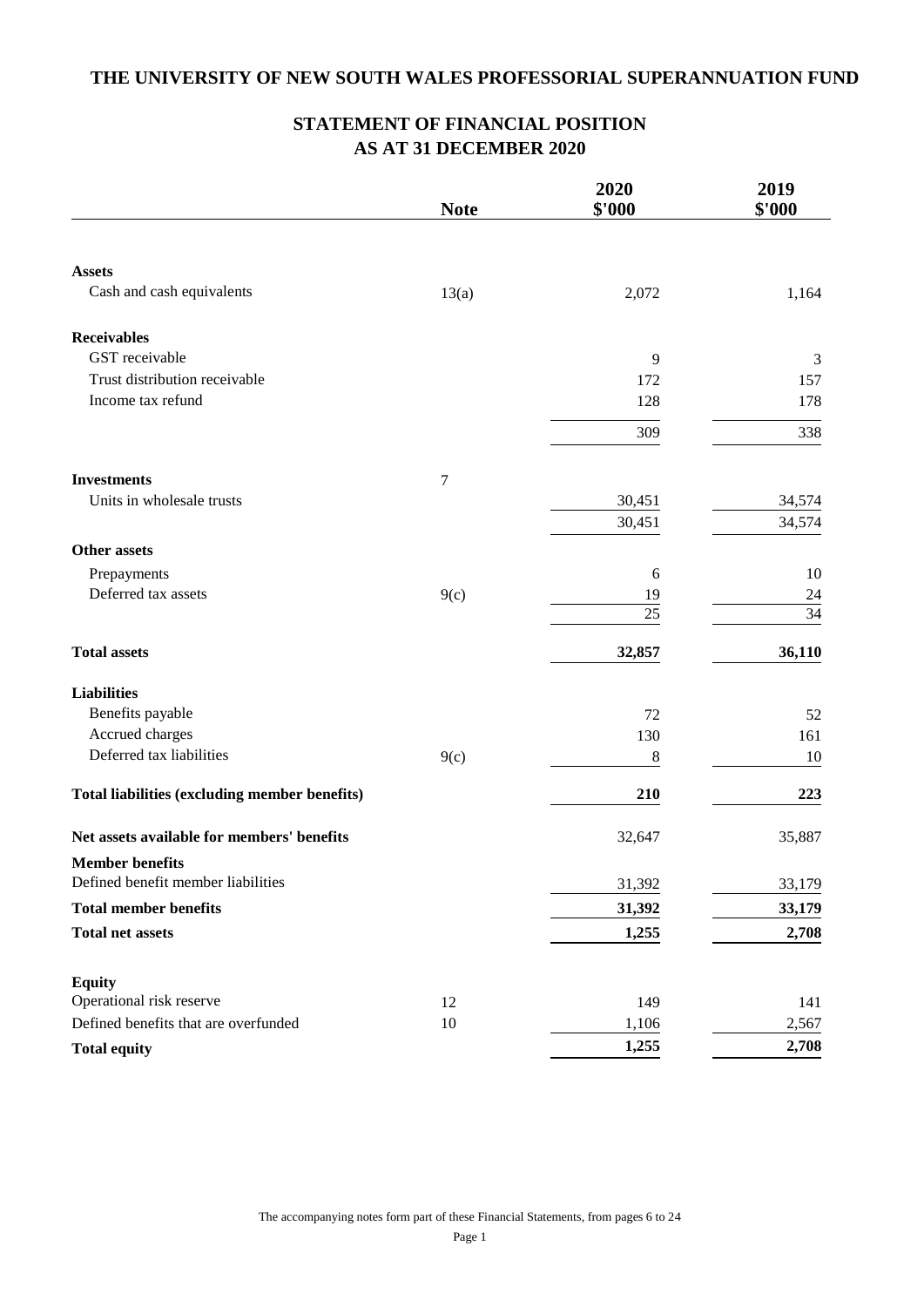## **INCOME STATEMENT FOR THE YEAR ENDED 31 DECEMBER 2020**

|                                                         |             | 2020     | 2019   |
|---------------------------------------------------------|-------------|----------|--------|
|                                                         | <b>Note</b> | \$'000   | \$'000 |
| <b>Superannuation Activities</b>                        |             |          |        |
| <b>Revenue</b>                                          |             |          |        |
| Interest                                                |             | 1        | 14     |
| <b>Trust distributions</b>                              |             | 1,041    | 1,804  |
| Changes in fair values of financial instruments         | 5           | (519)    | 3,515  |
| Investment manager rebates                              |             | 11       | 11     |
| <b>Total revenue</b>                                    |             | 534      | 5,344  |
| <b>Expenses</b>                                         |             |          |        |
| Investment expenses                                     | 6(a)        | (51)     | (68)   |
| General administration expenses                         | 6(b)        | (281)    | (221)  |
| <b>Total expenses</b>                                   |             | (332)    | (289)  |
| Operating results before income tax                     |             | 202      | 5,055  |
| Income tax benefit                                      | 9(a)        | 182      | 245    |
| Operating results after income tax                      |             | 384      | 5,300  |
| Net change in defined benefit members' accrued benefits |             | (1, 837) | (944)  |
| <b>Operating results</b>                                |             | (1, 453) | 4,356  |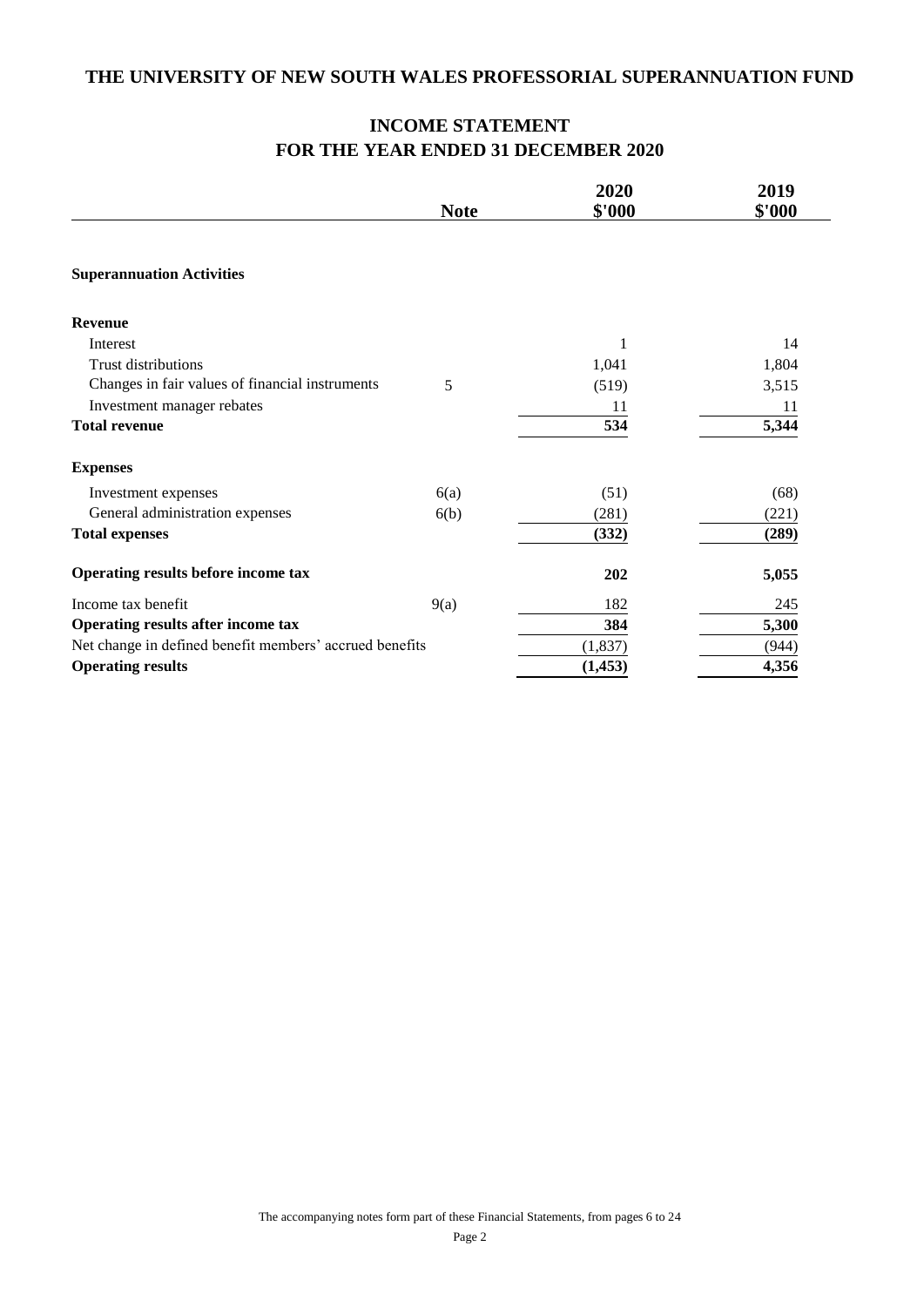# **STATEMENT OF CHANGES IN MEMBER BENEFITS FOR THE YEAR ENDED 31 DECEMBER 2020**

|                                                       | 2020<br>\$'000 | 2019<br>\$'000 |
|-------------------------------------------------------|----------------|----------------|
| Opening balance of member benefits as at 1 January    | 33,179         | 35,898         |
| Contributions:                                        |                |                |
| Employer                                              | 352            | 348            |
| Income tax on contributions                           | (53)           | (52)           |
| Net after tax contributions                           | 299            | 296            |
| Benefit payments                                      | (3,923)        | (3,959)        |
| Net change in defined benefit member accrued benefits | 1,837          | 944            |
| Closing balance of member benefits as at 31 December  | 31,392         | 33,179         |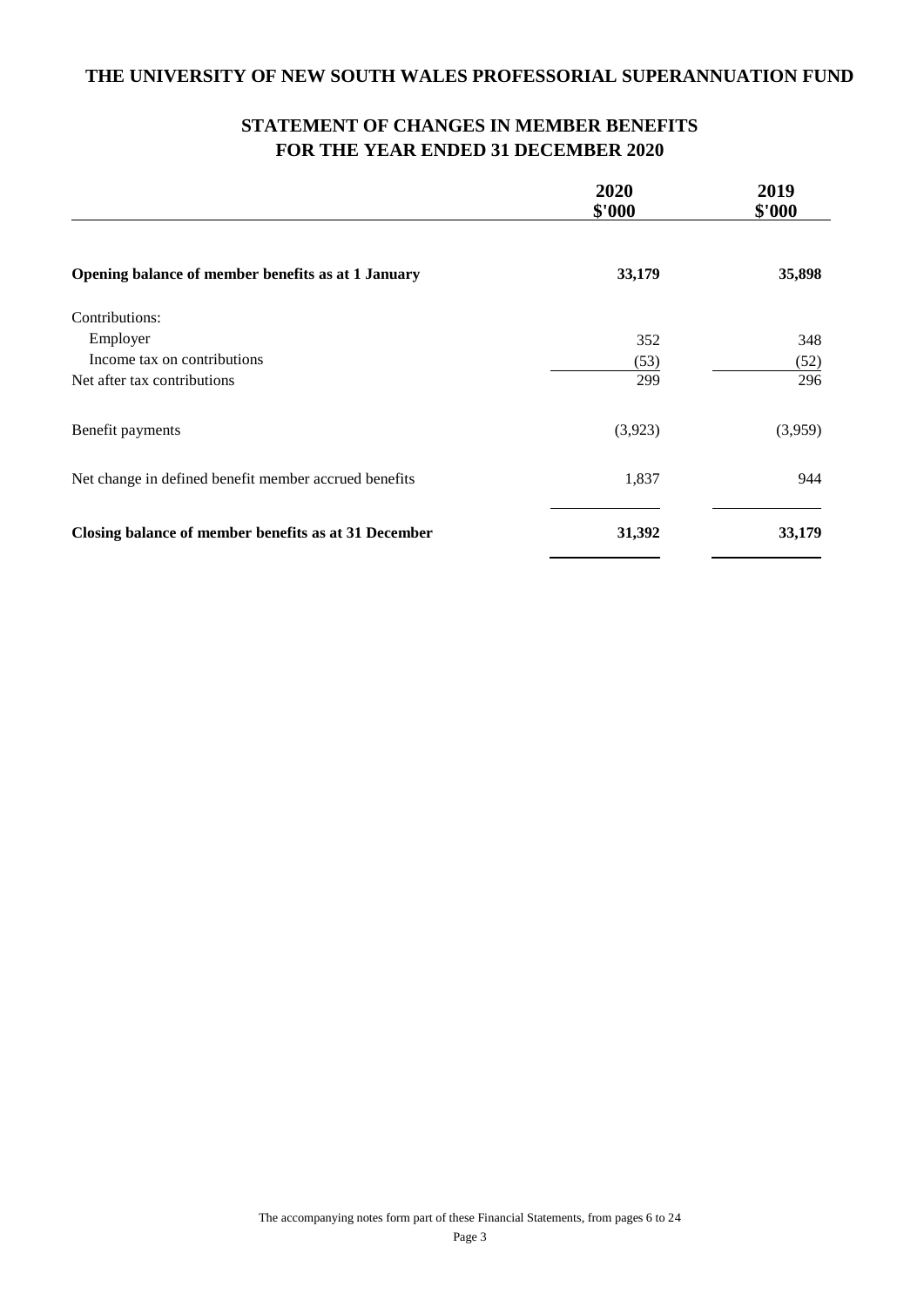# **STATEMENT OF CHANGES IN EQUITY FOR THE YEAR ENDED 31 DECEMBER 2020**

|                                        | 1 ОК 1110 1121К ЕКОЕВ 31 ВЕСЕМВЕК 2020<br><b>Operational risk</b> |                       |                               |
|----------------------------------------|-------------------------------------------------------------------|-----------------------|-------------------------------|
|                                        | reserve<br>\$'000                                                 | over funded<br>\$'000 | <b>Total equity</b><br>\$'000 |
|                                        |                                                                   |                       |                               |
| Opening balance as at 1 January 2020   | 141                                                               | 2,567                 | 2,708                         |
| Profit/(loss) after income tax         | 8                                                                 | (1,461)               | (1,453)                       |
| Closing balance as at 31 December 2020 | 149                                                               | 1,106                 | 1,255                         |
| Opening balance as at 1 January 2019   | 135                                                               | (1,783)               | (1,648)                       |
| Profit after income tax                | 6                                                                 | 4,350                 | 4,356                         |
| Closing balance as at 31 December 2019 | 141                                                               | 2,567                 | 2,708                         |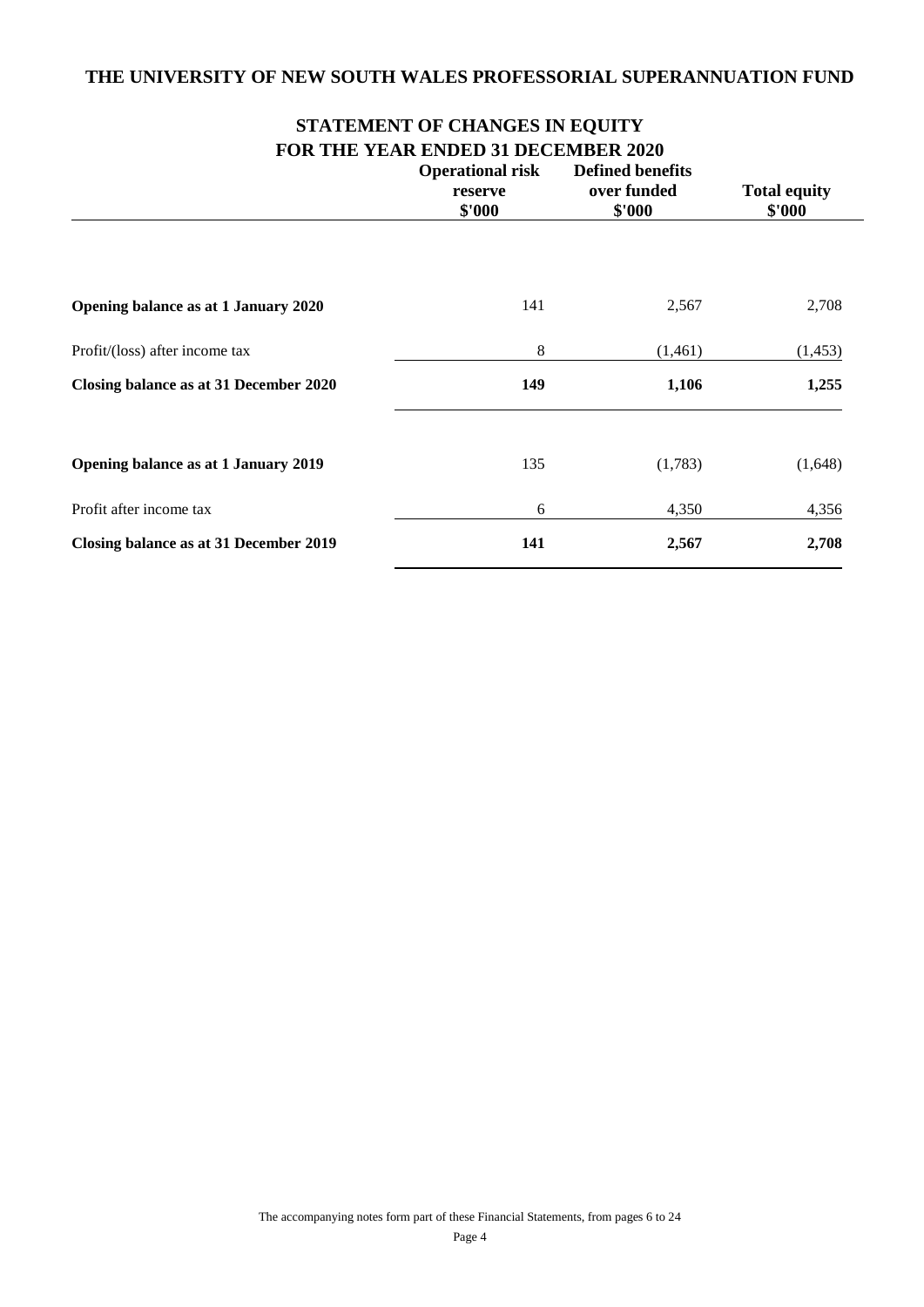# **STATEMENT OF CASH FLOWS FOR THE YEAR ENDED 31 DECEMBER 2020**

|                                                          |             | 2020    | 2019    |
|----------------------------------------------------------|-------------|---------|---------|
|                                                          | <b>Note</b> | \$'000  | \$'000  |
|                                                          |             |         |         |
| <b>Cash flows from operating activities</b>              |             |         |         |
| Interest received                                        |             | 1       | 15      |
| Trust distributions received                             |             |         | -1      |
| General administration expense                           |             | (308)   | (168)   |
| Investment expenses                                      |             | (54)    | (48)    |
| Income tax expense on superannuation activities          |             | 235     | 253     |
| Net cash inflows/(outflows) from operating activities    | 13(b)       | (126)   | 53      |
| <b>Cash flows from investing activities</b>              |             |         |         |
| Proceeds from sales of units in trusts                   |             | 4,639   | 2,785   |
| Net cash inflows from investing activities               |             | 4,639   | 2,785   |
| <b>Cash flows from financing activities</b>              |             |         |         |
| <b>Employer contributions</b>                            |             | 352     | 348     |
| Benefits paid to members                                 |             | (3,904) | (3,974) |
| Income tax paid on contributions received                |             | (53)    | (52)    |
| Net cash outflows from financing activities              |             | (3,605) | (3,678) |
| Net decrease in cash and cash equivalents                |             | 908     | (840)   |
| Cash and cash equivalents at beginning of financial year |             | 1,164   | 2,004   |
| Cash and cash equivalents at end of financial year       | 13(a)       | 2,072   | 1,164   |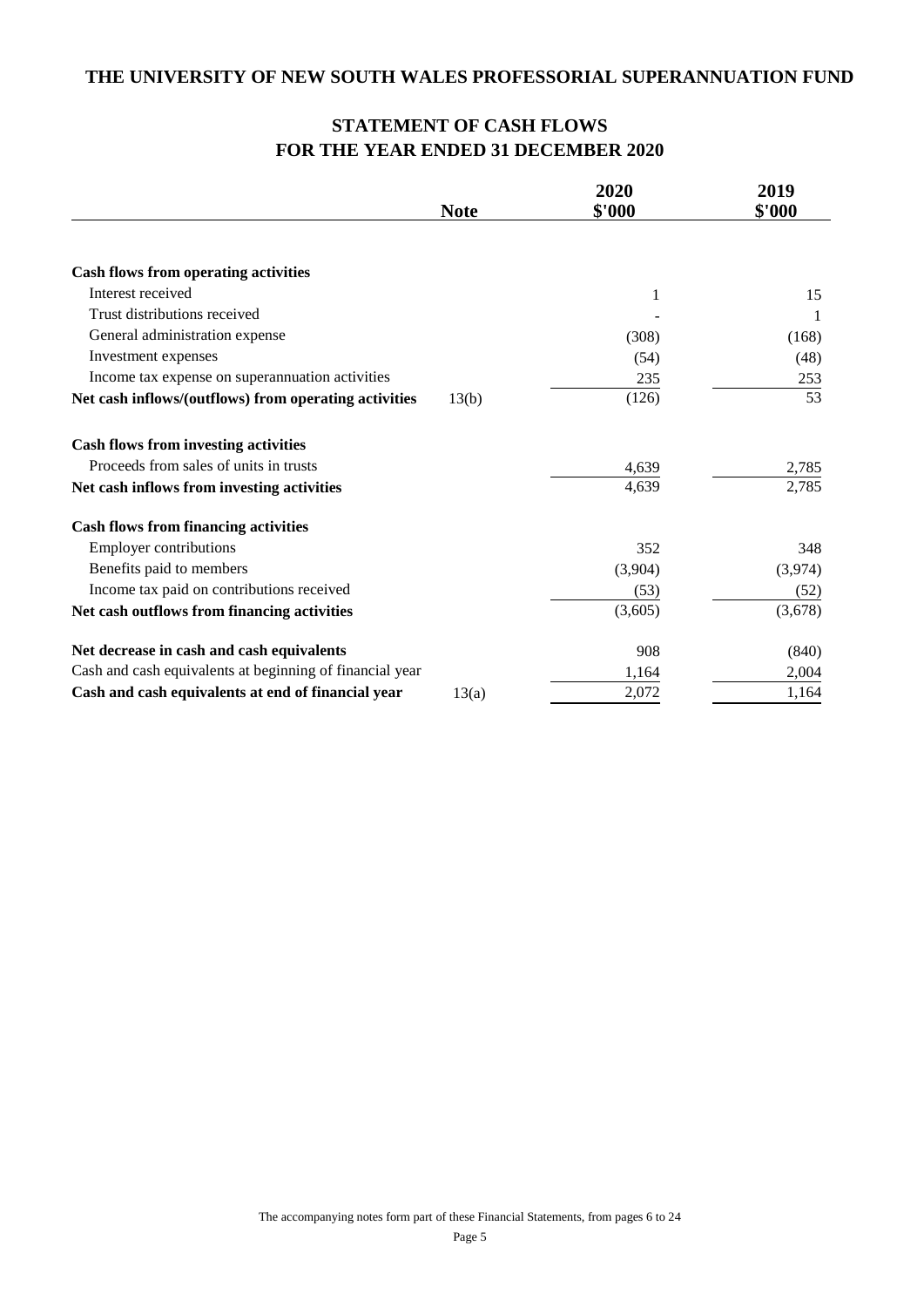### **1 Reporting entity**

The University of New South Wales Professorial Superannuation Fund ("the Fund") is a defined benefit superannuation fund. The Fund is primarily involved in providing retirement benefits to its members. The Fund is constituted by a Trust Deed dated 1 July 1995 (as amended).

The Trustee of the Fund is Equity Trustees Superannuation Limited (the "Trustee") (ABN 50 055 641 757, AFSL 229757, RSE L0001458). Both the Trustee and the Fund (RSE R1005035) are domiciled in Australia and registered with the Australian Prudential Regulation Authority (APRA). The address of the Fund's registered office is Level 1, 575 Bourke Street, Melbourne, Victoria, 3000.

The Custodian of the Fund is Equity Trustees Limited (ABN 46 004 031 298, AFSL 240975, RSE L0003904).

The Administrator and Superannuation Consultant of the Fund is OneVue Super Member Administration Pty Limited (ABN 90 094 584 755), located at Level 5, 10 Spring Street, Sydney, NSW 2000.

The Asset Consultant to the Fund is KPMG Financial Services Consulting Pty Limited.

The Actuary to the Fund is Aon Solutions Australia Limited.

### **2 Basis of preparation**

#### **(a) Statement of compliance**

The Financial Statements are a general purpose financial report which have been prepared in accordance with Australian Accounting Standards, Interpretations, the Superannuation Industry (Supervision) Act 1993 and Regulations and provisions of the Trust Deed.

The Fund is a not-for-profit entity for the purpose of preparing financial statements.

The Financial Statements were authorised for issue by the Board of Directors of the Trustee, Equity Trustees Superannuation Limited, on 18 March 2021.

#### **(b) Functional and presentation currency**

The Financial Statements are presented in Australian Dollars, which is the functional currency of the Fund.

Amounts have been rounded to the nearest thousand unless otherwise stated.

#### **(c) Use of estimates and judgements**

The preparation of financial statements requires management to make judgments, estimates and assumptions that affect the application of policies and reported amounts of assets and liabilities, income and expenses. Actual results may differ from these estimates.

The estimates and underlying assumptions are reviewed on an ongoing basis. Revisions to accounting estimates are recognised in the period in which the estimate is revised and in any future periods affected. In particular, information about significant areas of estimation, uncertainty and critical judgments in applying accounting policies that have the most significant effect on the amounts recognised in the financial statements are in respect of fair values of financial instruments.

The Fund also makes estimates and assumptions in relation to the valuation of defined benefit member liabilities details of which are set out in Note 10. Particular consideration has been given in the preparation of these financial statements, to areas that may be impacted by COVID-19. Refer to Note 17.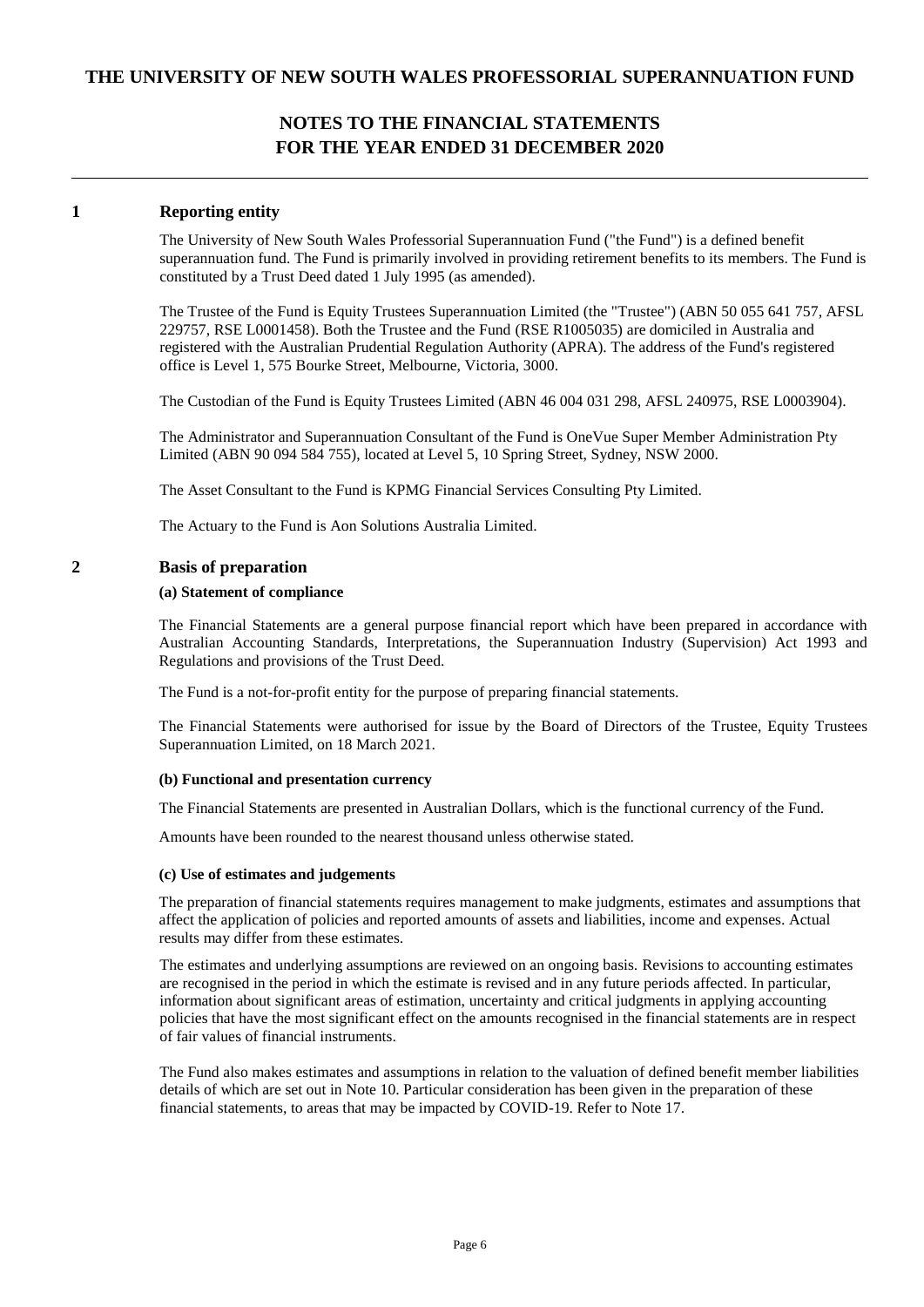#### **3 Statement of significant accounting policies**

The accounting policies set out below have been consistently applied to all periods presented in the Financial Statements.

#### **(a) Financial assets and liabilities**

The Fund classifies financial assets and financial liabilities "at fair value through profit or loss" (FVTPL).

The Fund initially recognises financial assets and liabilities on the date it becomes a party to the contractual provisions of the instrument. Financial assets and liabilities are recognised using trade date accounting. From this date, any gains and losses arising from changes in fair value are recorded. Investments are de-recognised when the right to receive cash flows from the investments have expired or the Fund has transferred substantially all of the risks and rewards of ownership.

Fair value is the price that would be received to sell an asset or be paid to transfer a liability in an orderly transaction between market participants at the measurement date in the principal or, in its absence, the most advantageous market to which the Fund has access at that date. The fair value of a liability reflects its nonperformance risk. As disposal costs are generally immaterial, unless otherwise stated, net market value approximates fair value.

Fair values of financial assets have been determined as follows:

#### **Units in unlisted unit trusts and unlisted managed investment schemes**

Units in unlisted unit trusts and unlisted managed investment schemes are valued at the redemption price at reporting date quoted by the investment managers which are based on the net asset value (NAV) of the underlying investments.

#### **(b) Cash and cash equivalents**

Cash and cash equivalents comprise deposits with banks and highly liquid financial assets with maturities of three months or less from the date of acquisition that are subject to an insignificant risk of changes in their fair value and are used by the Fund in the management of short-term commitments.

#### **(c) Receivables and payables**

Receivables and payables are carried at nominal amounts which approximate fair value. Receivables and payables are normally settled within 30 days.

Employer sponsor receivables are measured consistently with the measurement of defined benefit member liabilities less the relevant amount of the other recognised assets held to meet those liabilities.

Benefits payable comprise benefits and pension (if applicable) accrued prior to year end, which have not been paid by that date. Other payables are payable on demand or short time frames of less than 60 days.

#### **(d) Revenue recognition**

#### *Interest revenue*

Interest income is recognised in the Income Statement as it accrues using the original effective interest rate of the instrument calculated at the acquisition or origination date. Interest income includes the amortisation of any discount or premium, transaction costs or other differences between the initial carrying amount of an interestbearing instrument and its amount at maturity calculated on an effective interest rate basis.

#### *Distributions*

Distributions from managed investment schemes and units in unit trusts are recognised in the Income Statement as at the date the unit value is quoted ex-distribution. If not received at the reporting date, this is reflected in the Statement of Financial Position as a receivable at fair value.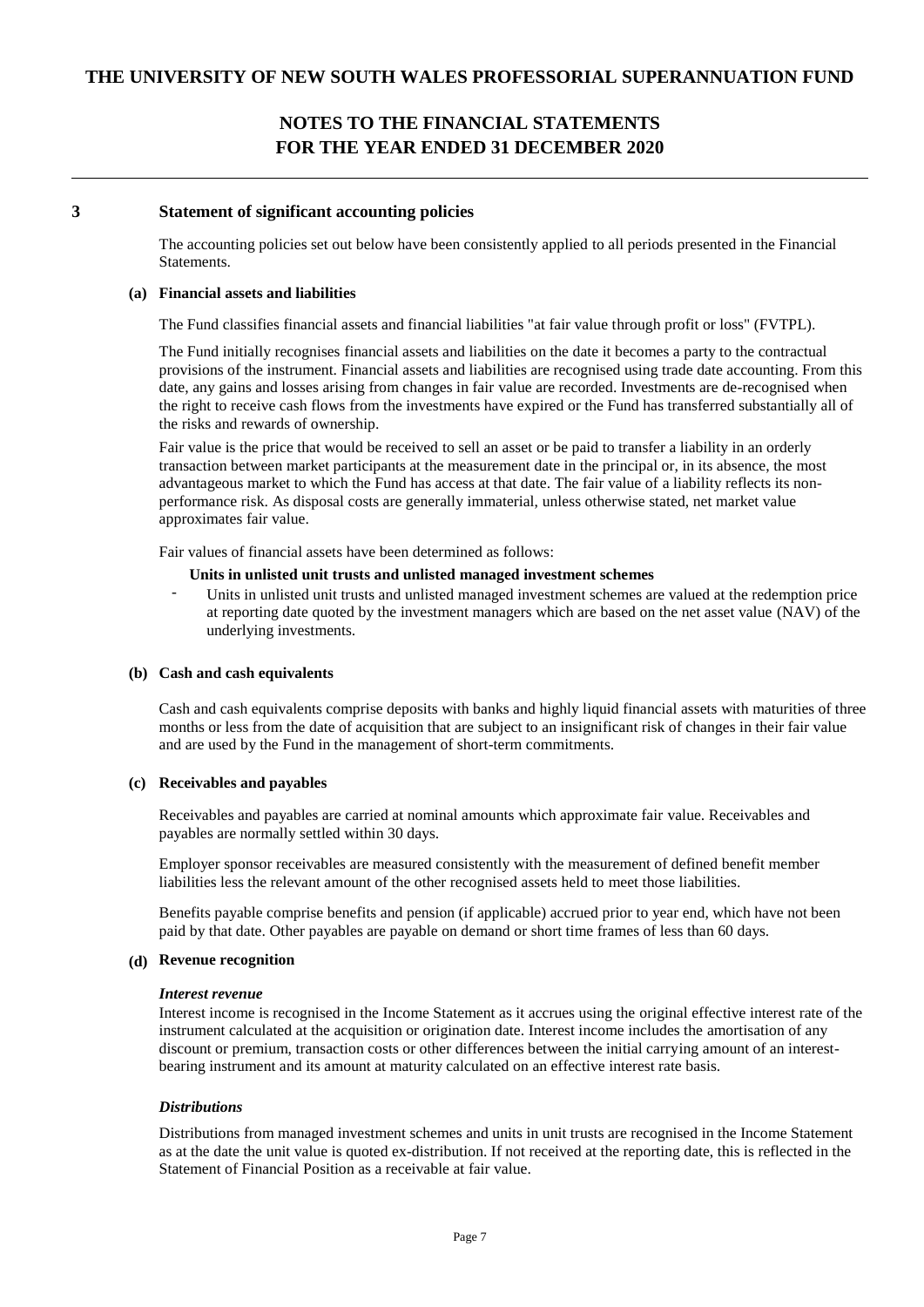### **3 Statement of significant accounting policies (Continued)**

### **(d) Revenue recognition (Cont'd)**

#### *Changes in fair values*

Changes in the fair value of investments are recognised as income and are determined as the difference between the fair value at year end or consideration received (if sold during the year) and the fair value as at the prior year end or cost (if the investment was acquired during the period).

#### *Contributions and transfers from other funds*

Contributions and transfers from other funds are recognised in the Statement of Changes in Member Benefits when the control and the benefits have transferred to the Fund and are recognised gross of any taxes.

### **(e) Income tax**

Income tax for the year comprises current and deferred tax. Income tax expense is recognised in the Income Statement except to the extent that it relates to items recognised directly in members' funds in which case it is recognised directly in the Statement of Changes in Member Benefits.

#### *Current tax*

Current tax is the expected tax payable on the taxable income for the year using tax rates enacted or substantively enacted at the statement of financial position date and any adjustment to tax payable in respect of previous years.

#### *Deferred tax*

Deferred tax is provided using the balance sheet method, providing for temporary differences between the carrying amount of assets and liabilities for financial reporting purposes and the amounts used for taxation purposes. The following temporary differences are not provided for: goodwill, the initial recognition of assets and liabilities that affect neither accounting nor taxable profit, and differences relating to investments in controlled entities to the extent that it is not probable they will reverse in the foreseeable future.

The amount of deferred tax provided is based on the expected manner of realisation of the asset or settlement of the liability, using tax rates enacted or substantively enacted at reporting date.

The measurement of deferred tax reflects the tax consequences that would follow the manner in which the Fund expects, at the end of the reporting period, to recover or settle the carrying amount of its assets and liabilities.

A deferred tax asset is recognised only to the extent that is probable that future taxable profits will be available against which the asset can be utilised. Deferred tax assets are reviewed at each reporting date and are reduced to the extent that it is no longer probable that the related tax benefit will be realised.

Deferred tax assets and liabilities are offset when there is a legally enforceable right to offset current tax assets and liabilities and when the deferred tax balances relate to the same taxation authority. Current tax assets and tax liabilities are offset where the entity has a legally enforceable right to offset and intends either to settle on a net basis, or to realise the asset and settle the liability simultaneously.

#### *Current and deferred tax for the period*

Income tax has been provided in the current year at the rate of 15% as it is the expectation of the Trustee that the Fund will be treated as a complying superannuation fund.

If the Fund is subsequently deemed to be a non-complying fund for the current year, income tax will be payable at the rate of 45% on the Fund's taxable income.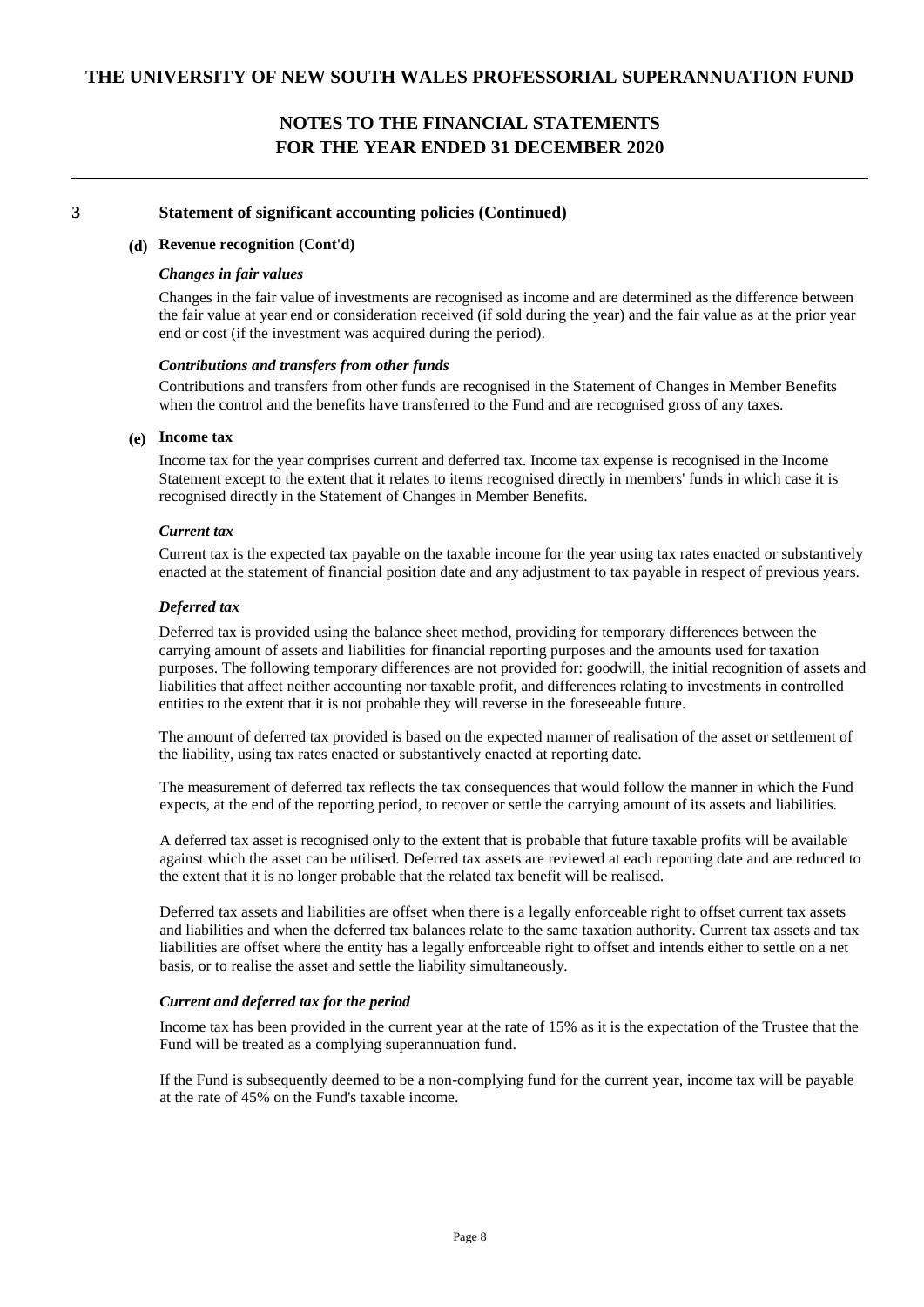### **3 Statement of significant accounting policies (Continued)**

### **(f) Goods and services tax (GST)**

Revenue, expenses and assets are recognised net of amounts of goods and services tax (GST) recoverable from the Australian Taxation Office (ATO) as a reduced input tax credit (RITC). In circumstances where GST is not recoverable, the GST is recognised as part of the cost of acquisition of the asset or as part of the expense.

Receivables and payables are stated inclusive of the amount of GST receivable or payable. The net amount of GST recoverable from, or payable to, the ATO is included with other receivables or payables in the Statement of Financial Position.

### **(g) New and amended standards adopted by the Fund**

There are no other standards, interpretations or amendments to existing standards that are effective for the first time for the financial year beginning 1 January 2020 that have a material impact on the amounts recognised in the prior or current periods or that will affect future periods.

Certain new accounting standards and interpretations have been published that are not mandatory for 31 December 2020 reporting periods and have not been early adopted by the Fund. These standards are not expected to have a material impact on the Fund in the current or future reporting periods and on foreseeable future transactions.

| New or revised<br>requirement | Title                                                                                        | <b>Effective Date</b><br>(annual periods<br>beginning on or after) | 31 December 2020 YE<br><b>Applicability</b> |
|-------------------------------|----------------------------------------------------------------------------------------------|--------------------------------------------------------------------|---------------------------------------------|
| AASB <sub>17</sub>            | <i>Insurance Contracts</i>                                                                   | $1-Jan-21$                                                         | Optional                                    |
| AASB 2018-7                   | Amendments to Australian<br>Accounting Standards – Definition<br>of Material                 | $1-Ian-20$                                                         | Adopted                                     |
| AASB 2019-1                   | Amendments to Australian<br>Accounting Standards – References<br>to the Conceptual Framework | $1-Ian-20$                                                         | Adopted                                     |

#### **(h) Comparative amounts**

Certain reclassifications have been made to the prior year's financial statements to enhance comparability with the current year's financial statements. As a result, some line items in the financial statements have been amended. Comparative figures have been adjusted to conform to the current year's presentation.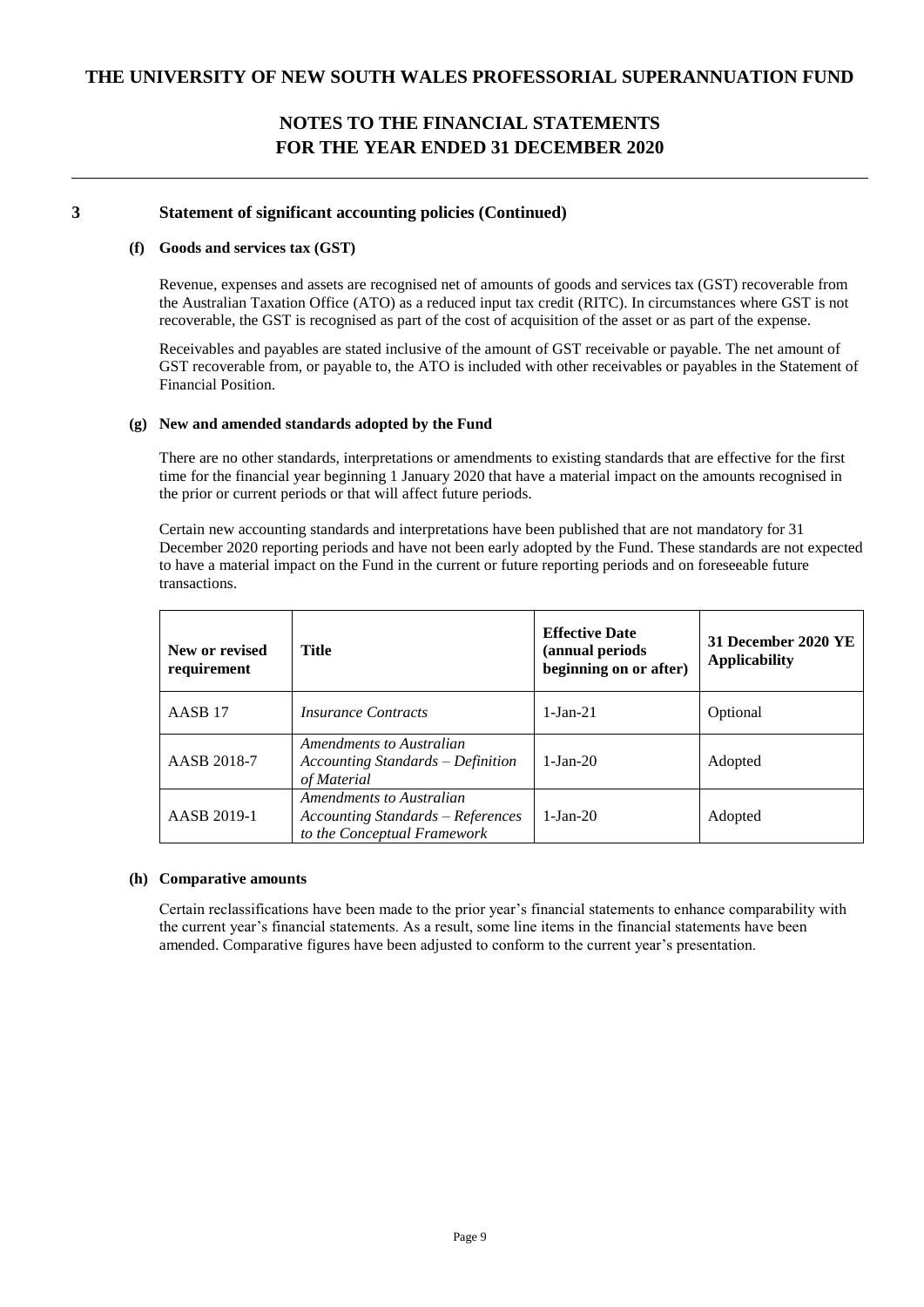### **4 Fair value measurement**

### *(a) Fair value hierarchy*

The Fund classifies fair value measurements using a fair value hierarchy that reflects the subjectivity of the inputs used in making the measurements.

The fair value hierarchy has the following levels:

- Level 1: quoted prices (unadjusted) in active markets for identical assets and liabilities. These inputs are readily available in the market and are normally obtainable from multiple sources.

- Level 2: inputs other than quoted prices included within Level 1 that are observable for the asset or liability, either directly (that is, as prices) or indirectly. The Trustee values units in unit trusts held by the Fund using the unit price provided by the underlying fund manager.

- Level 3: one or more of the significant inputs are not based on observable market data, examples include discount rates and other material unobservable inputs. The Trustee values units in unit trusts classified as level 3 using the unit price provided by the underlying fund manager. These unit trusts hold illiquid investments such as unlisted property and private equity.

### *(b) Recognised fair value measurements*

The table below sets out the Fund's financial assets and liabilities at fair value according to the fair value hierarchy.

| 2020                      | Carrying<br><b>Amount</b> | <b>Level 1</b> | Level 2 | Level 3 |
|---------------------------|---------------------------|----------------|---------|---------|
| <b>Financial assets</b>   | \$'000                    | \$'000         | \$'000  | \$'000  |
| Units in wholesale trusts | 30,451                    |                | 30,451  |         |
|                           | 30,451                    |                | 30,451  |         |
| 2019                      | Carrying<br><b>Amount</b> | <b>Level 1</b> | Level 2 | Level 3 |
| <b>Financial assets</b>   | \$'000                    | \$'000         | \$'000  | \$'000  |
| Units in wholesale trusts | 34,574                    |                | 34,574  |         |
|                           | 34,574                    |                | 34,574  |         |
|                           |                           |                |         |         |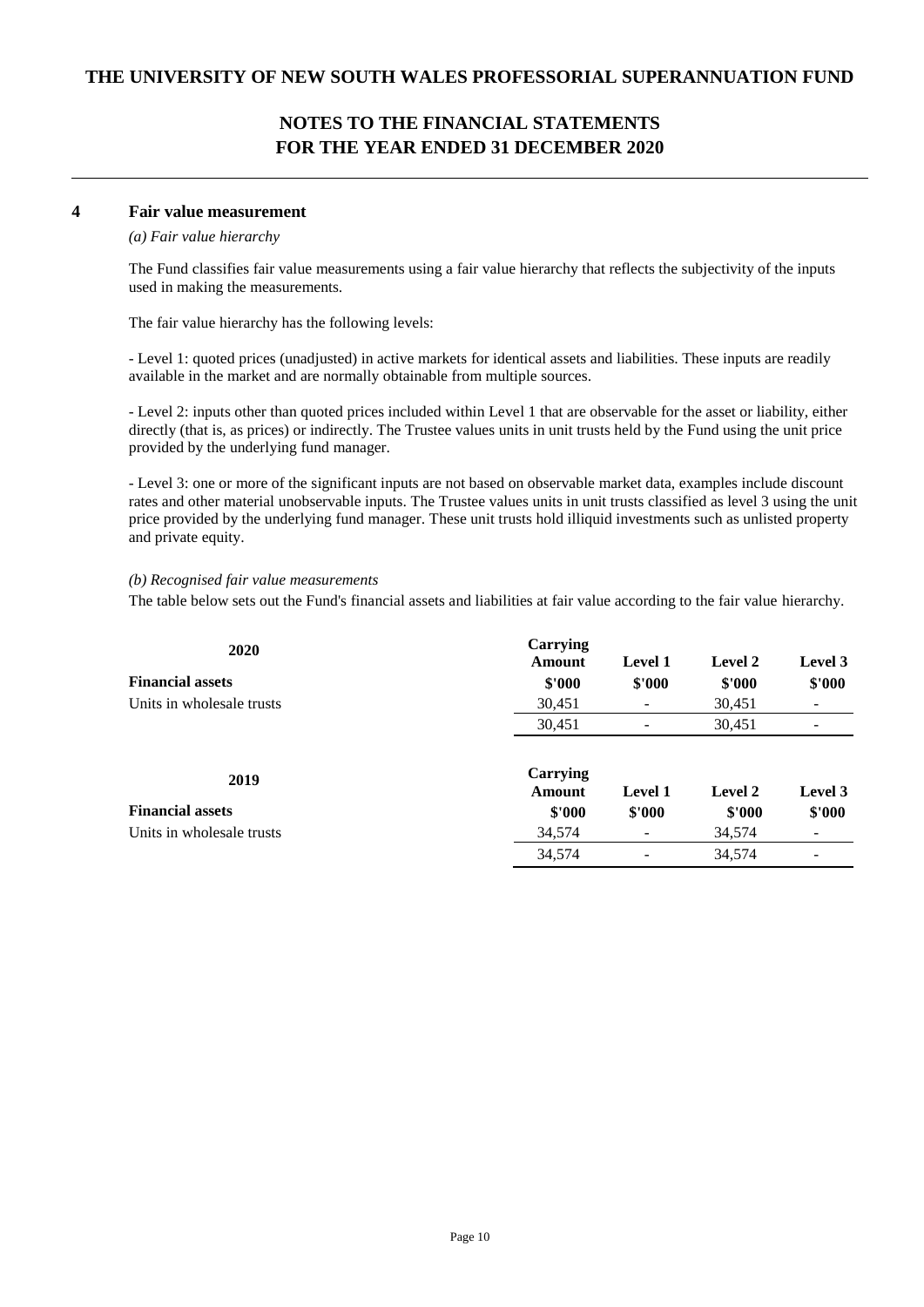# **NOTES TO THE FINANCIAL STATEMENTS FOR THE YEAR ENDED 31 DECEMBER 2020**

|   |                                                       | 2020<br>\$'000 | 2019<br>\$'000 |
|---|-------------------------------------------------------|----------------|----------------|
| 5 | <b>Changes in fair value of financial instruments</b> |                |                |
|   | Investments held at the end of the reporting period   |                |                |
|   | <b>Unlisted Unit Trusts</b>                           | (129)          | 3,302          |
|   | Investments realised during the reporting period      |                |                |
|   | <b>Unlisted Unit Trusts</b>                           | (390)          | 213            |
|   | Total change in fair value                            | (519)          | 3,515          |
| 6 | <b>Expenses</b>                                       |                |                |
|   | (a) Investment expenses                               |                |                |
|   | Investment consulting fees                            | 41             | 59             |
|   | Investment management fees                            | 10             | 9              |
|   |                                                       | 51             | 68             |
|   | (b) General administration expenses                   |                |                |
|   | Actuarial fees                                        | 25             | 39             |
|   | Administration fees                                   | 42             | 42             |
|   | Regulatory fees                                       | 7              | 11             |
|   | Audit fees                                            | 33             | 33             |
|   | Consulting fees                                       | 36             | 20             |
|   | Legal fees                                            | (5)            | 9              |
|   | Tax agent fees                                        | 5              | $\overline{7}$ |
|   | <b>Trustee fees</b>                                   | 134            | 56             |
|   | Trustee indemnity insurance                           | 4              | 4              |
|   |                                                       | 281            | 221            |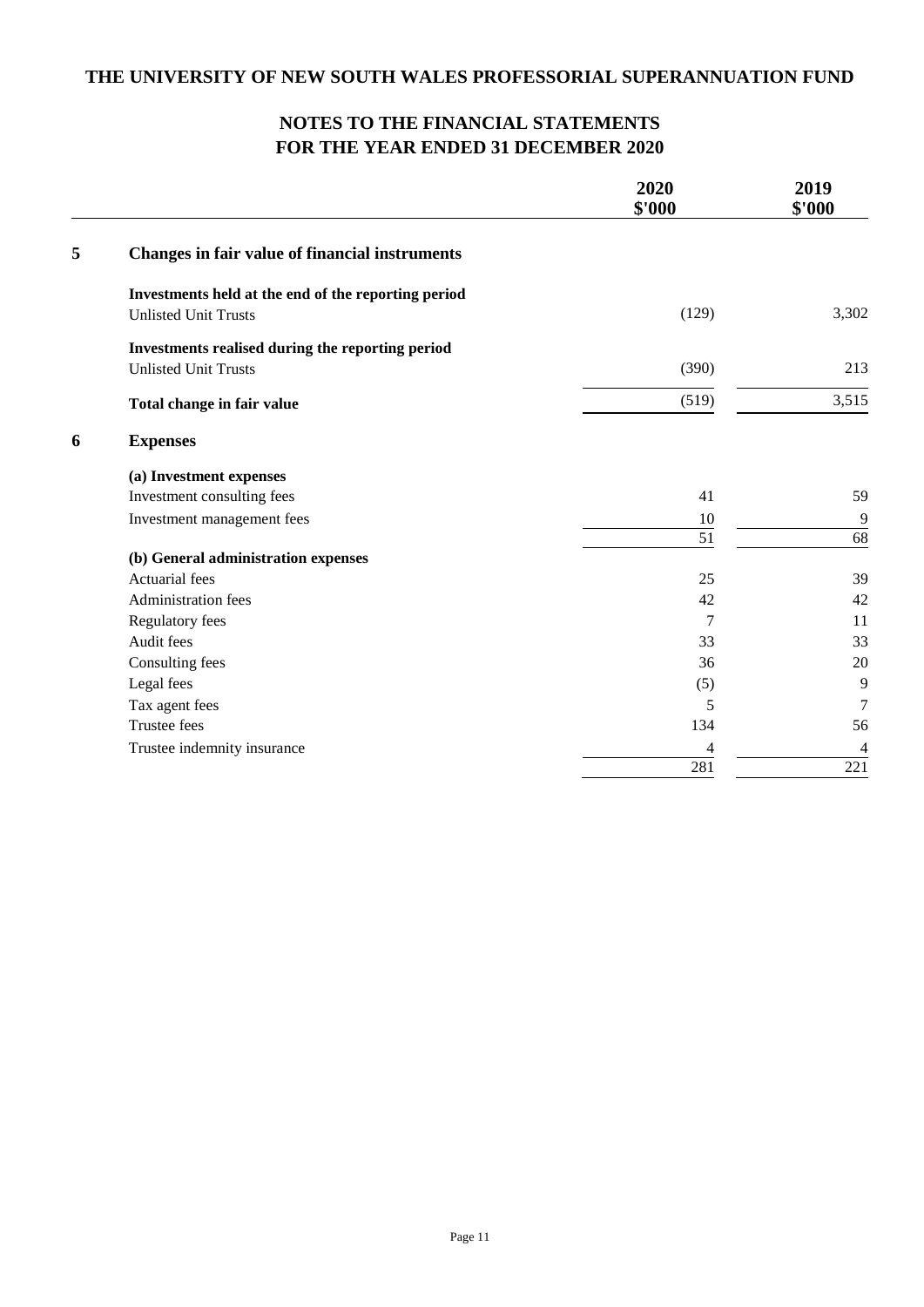|   |                                                    | 2020<br>\$'000 | 2019<br>\$'000 |
|---|----------------------------------------------------|----------------|----------------|
| 7 | <b>Investments</b>                                 |                |                |
|   | Units in wholesale trusts                          |                |                |
|   | Legg Mason Australian Bond Trust                   | 5,767          | 6,310          |
|   | PIMCO Australian Bond Fund                         | 5,459          | 6,164          |
|   | BlackRock Wholesale Indexed Australian Equity Fund | 3,724          | 4,327          |
|   | Maple Brown Abbott Australian Equity Trust         | 3,234          | 4,051          |
|   | Schroder Australian Equity Fund                    | 3,540          | 4,262          |
|   | SSGA Global Index Plus (Hedged) Trust              | 4,091          | 4,428          |
|   | <b>SSGA Global Index Plus Trust</b>                | 4,491          | 4,892          |
|   | Vanguard Diversified Balanced Index                | 72             | 70             |
|   | Vanguard Diversified Growth Index                  | 73             | 70             |
|   | <b>Total</b>                                       | 30,451         | 34,574         |
| 8 | <b>External Auditors' remuneration</b>             |                |                |
|   | Audit of financial statements - Deloitte           | 31             |                |
|   | Audit of financial statements - UHY Haines Norton  | (1)            | 31             |
|   | Audit of the RMF – Deloitte                        | $\overline{2}$ | $\overline{2}$ |
|   |                                                    | 32             | 33             |

The auditor's remuneration paid to Deloitte for the risk management framework review was paid by the Trustee and then reimbursed to the Trustee by the Fund.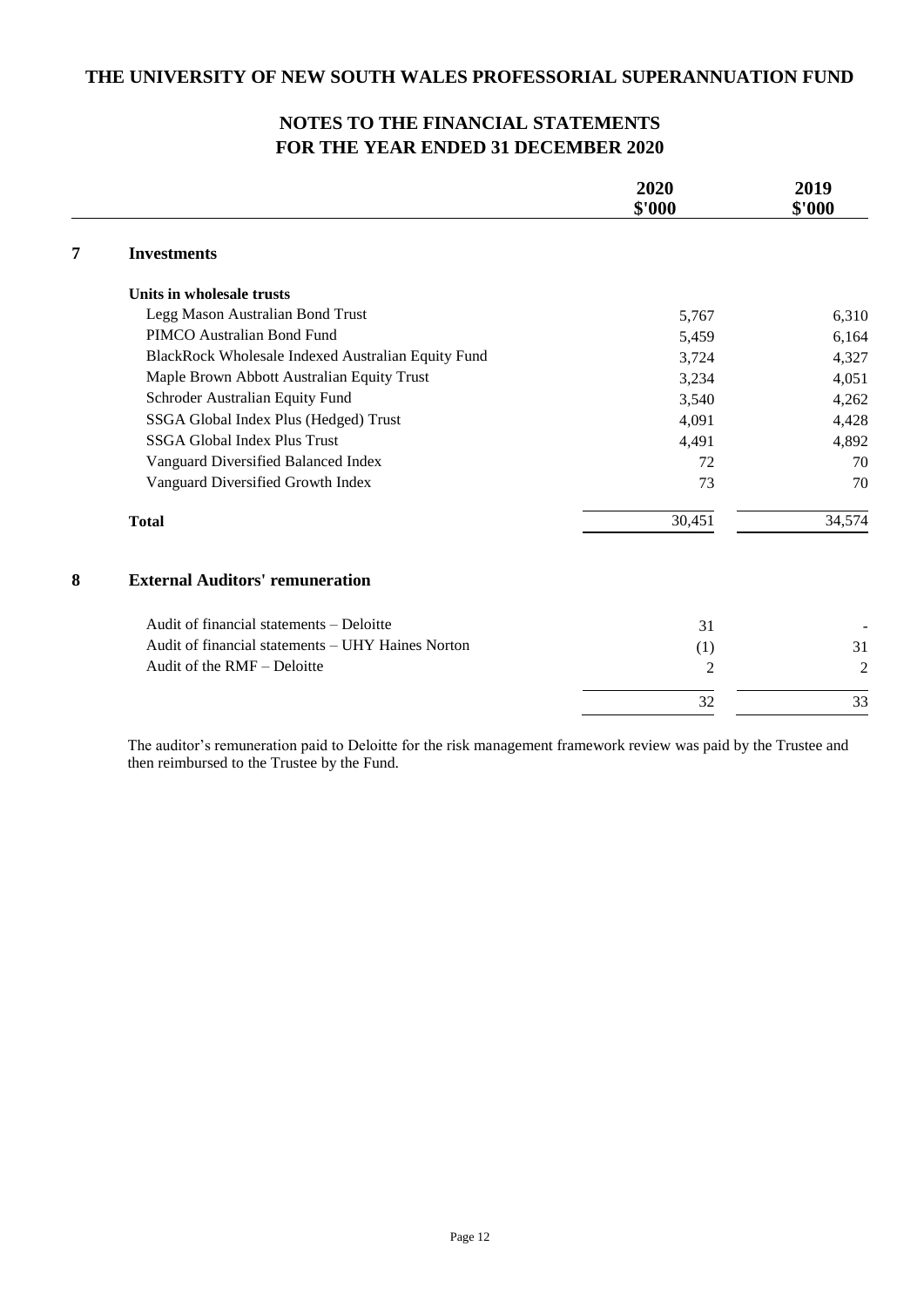|                                                                                                                                                                                                                                                                                                                                                 | 2020<br>\$'000 |                                    | 2019<br>\$'000                      |
|-------------------------------------------------------------------------------------------------------------------------------------------------------------------------------------------------------------------------------------------------------------------------------------------------------------------------------------------------|----------------|------------------------------------|-------------------------------------|
| <b>Income tax</b>                                                                                                                                                                                                                                                                                                                               |                |                                    |                                     |
| (a) Recognised in the Income Statement                                                                                                                                                                                                                                                                                                          |                |                                    |                                     |
| Current tax benefit                                                                                                                                                                                                                                                                                                                             |                |                                    |                                     |
| Current year benefit                                                                                                                                                                                                                                                                                                                            |                | 181                                | 230                                 |
| Adjustment for prior periods                                                                                                                                                                                                                                                                                                                    |                | $\overline{\mathcal{L}}$           | 11                                  |
|                                                                                                                                                                                                                                                                                                                                                 |                | 185                                | 241                                 |
| Deferred tax (expense)/benefit                                                                                                                                                                                                                                                                                                                  |                |                                    |                                     |
| Movement in temporary differences                                                                                                                                                                                                                                                                                                               |                | (3)                                | 4                                   |
| <b>Income tax benefit</b>                                                                                                                                                                                                                                                                                                                       |                | 182                                | 245                                 |
| (b) Numerical reconciliation between tax expense and profit/(loss)<br>before income tax<br>Operating results<br>Tax (expense)/benefit at the complying superannuation fund tax rate<br>of 15% (2019: 15%)<br>Non deductible administration expense<br>Non assessable movement in fair value<br>Tax component adjustments to trust distributions |                | 202<br>(30)<br>(33)<br>(77)<br>(4) | 5,055<br>(758)<br>(26)<br>519<br>32 |
| Exempt pension income                                                                                                                                                                                                                                                                                                                           |                | 156                                | 234                                 |
| Net imputation credits and foreign tax offsets                                                                                                                                                                                                                                                                                                  |                | 166                                | 233                                 |
| Over provision in prior year                                                                                                                                                                                                                                                                                                                    |                | 4                                  | 11                                  |
| Income tax benefit                                                                                                                                                                                                                                                                                                                              |                | 182                                | 245                                 |
| (c) Deferred tax assets and liabilities                                                                                                                                                                                                                                                                                                         |                |                                    |                                     |
| 2020                                                                                                                                                                                                                                                                                                                                            | <b>Assets</b>  | <b>Liabilities</b>                 | <b>Net</b>                          |
|                                                                                                                                                                                                                                                                                                                                                 | \$'000         | \$'000                             | \$'000                              |
| Accrued expenses                                                                                                                                                                                                                                                                                                                                | 19             |                                    | 19                                  |
| Unrealised capital gains on investments                                                                                                                                                                                                                                                                                                         |                | (7)                                | (7)                                 |
| Prepayments                                                                                                                                                                                                                                                                                                                                     |                | (1)                                | (1)                                 |
| Net deferred tax asset                                                                                                                                                                                                                                                                                                                          | 19             | (8)                                | 11                                  |

| 2019                                    | <b>Assets</b><br>\$'000 | <b>Liabilities</b><br>\$'000 | <b>Net</b><br>\$'000 |
|-----------------------------------------|-------------------------|------------------------------|----------------------|
| Accrued expenses                        | 24                      | -                            | 24                   |
| Unrealised capital gains on investments | Ξ.                      | (8)                          | (8)                  |
| Prepayments                             | ۰                       | (2)                          | (2)                  |
| Net deferred tax asset                  | 24                      | 10                           | 14                   |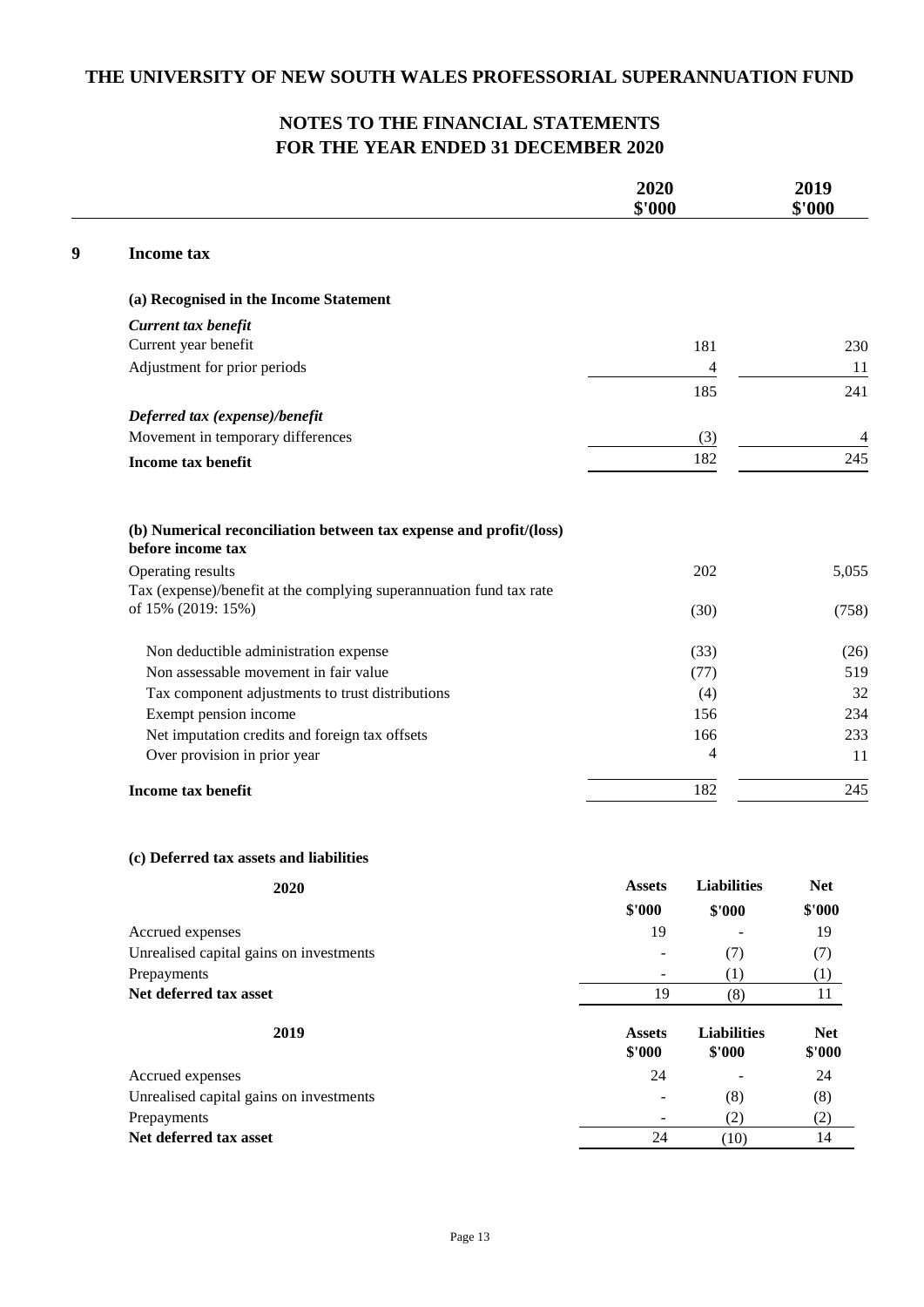### **10 Member liabilities**

### **(a) Recognition and measurement of member liabilities**

Obligations relating to member entitlements are recognised as member liabilities. They are measured as the amount of the accrued benefits as at the reporting date, being the benefits that the Fund is presently obliged to transfer to members or their beneficiaries in the future as a result of the membership up to the end of the reporting period.

### **(b) Defined benefit member liabilities**

Defined benefit member liabilities are measured as the amount of a portfolio of investments that would be needed as at the reporting date to yield future net cash inflows that would be sufficient to meet accrued benefits as at the date when they are expected to fall due.

The Fund provides pension benefits which are payable to members in retirement and to spouses who are in receipt of a reversionary pension. The Trustee has engaged the Fund's qualified actuary to measure the defined benefit member liabilities.

The Fund manages its obligation to pay member liabilities on an expected maturity basis which is based on management's estimates of when such funds will be drawn down by members.

The actuarial value of the defined benefit member liability reflects an actuarial assessment of benefits accrued up to the date of calculation and payable to members and spouses as well as the present value of expected future expenses in order to pay these pensions. This assessment may result in an employer being required to make additional contributions to the Fund.

#### *Significant estimates*

The Fund has identified the assumptions for which changes are reasonably possible and would have a material impact on the amount of the liabilities. These are:

#### (i) Discount rate

The assumed discount rate has been determined by reference to the investment returns expected on the investment portfolio which reflects the Fund's actual investments and investment strategy in respect of defined benefit member liabilities.

### (ii) Pension increase rate

Pensions payable to defined benefit members in retirement are indexed with the greater of the increase in professorial salary or with Average Weekly Ordinary Time Earnings.

The Trustee considers the potential impact of changes to key variables about which assumptions need to be made. The following are sensitivity calculations for each of the assumptions used for the Fund:

| <b>Key Assumptions</b> | <b>Assumed at</b><br>reporting date | <b>Reasonably</b><br>possible change | <b>Amount of (increase)</b><br>decrease in member<br>benefit liability \$'000 |
|------------------------|-------------------------------------|--------------------------------------|-------------------------------------------------------------------------------|
| Discount Rate          | 5.9% (2019: 5.9%)                   | $+1\%$ (2019: $+1\%$ )               | $1,723$ (2019: 1,888)                                                         |
|                        |                                     | $-1\%$ (2019: $-1\%$ )               | $(1,923)$ $(2019: (2,117))$                                                   |
| Pension increase rate  | $3.0\%$ (2019: 3.0%)                | $+1\%$ (2019: $+1\%$ )               | $(1,826)$ (2019: (2,014))                                                     |
|                        |                                     | $-1\%$ (2019: $-1\%$ )               | 1,664(2019:1,828)                                                             |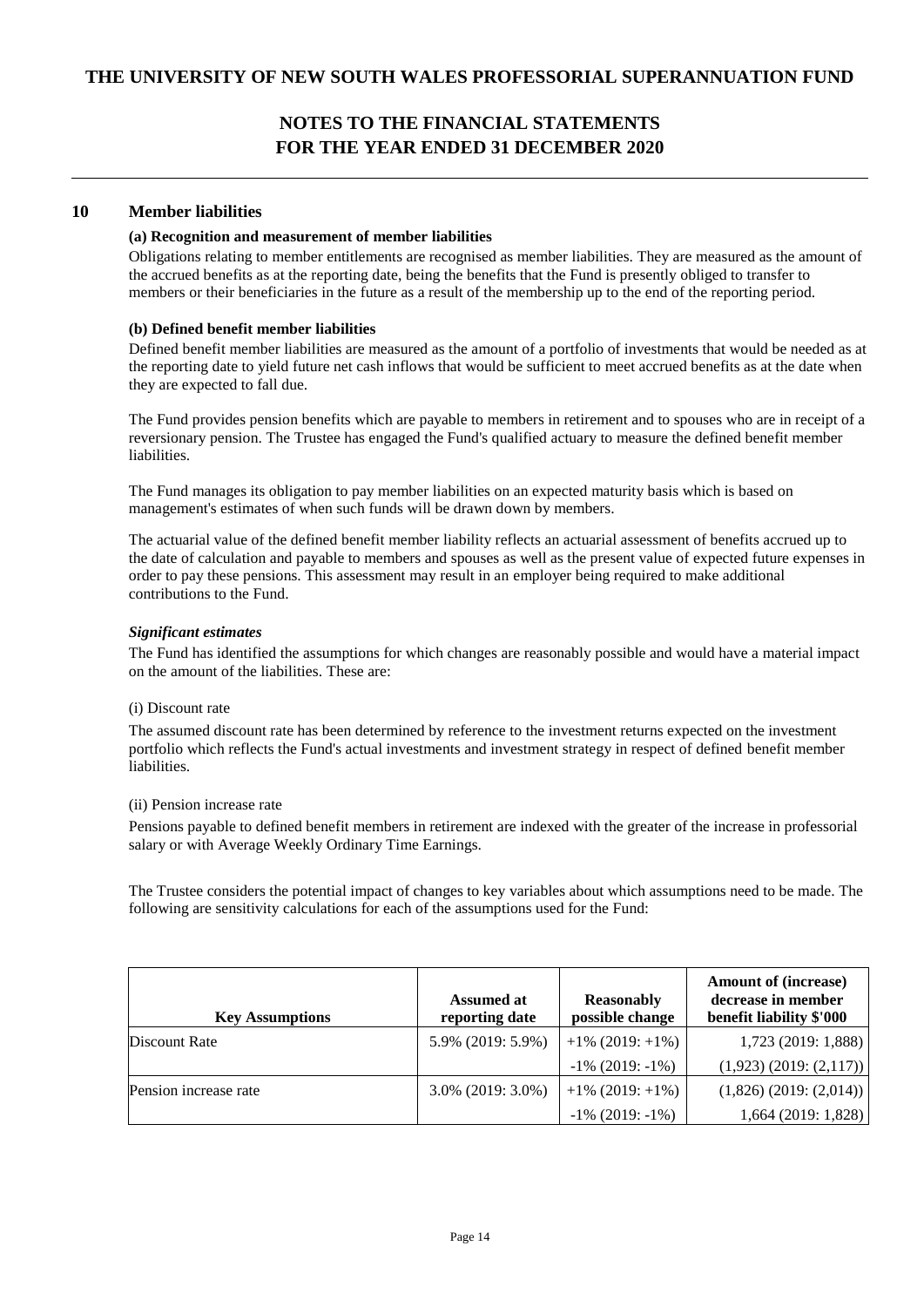### **10 Member liabilities (Continued)**

### *Defined benefit liabilities that are over/(under) funded*

The actuarial value of the defined benefit member liability reflects an actuarial assessment of benefits accrued up to the date of calculation and payable to members and spouses as well as the present value of expected future expenses in order to pay these pensions. This assessment may result in an employer being required to make additional contributions to the Fund.

The appointed actuary reports regularly to the Trustee on the status of the defined benefit section. Where it is in or likely to enter an unsatisfactory financial position, the report sets out any remedial action and agreed rectification programs in respect of the employer.

The employer sponsor of the Fund is currently paying contributions to the Fund as recommended by the Fund's actuary.

The defined benefit section is over funded by the amounts disclosed below:

|                                        | 2020   | 2019   |
|----------------------------------------|--------|--------|
|                                        | \$'000 | \$'000 |
| Overfunded defined benefit liabilities | 1.106  | 2,567  |

Vested benefits are benefits which are not conditional upon continued membership of the Fund (or any factor other than resignation from the Fund) and include benefits which members were entitled to receive had they terminated their fund membership as at the reporting date and an allowance for any member options based on the most recent actuarial assumption.

|                                                              | 2020   | 2019   |
|--------------------------------------------------------------|--------|--------|
|                                                              | \$'000 | \$'000 |
| Vested benefits as at 31 December                            | 29.453 | 31,163 |
| Net assets available for members' benefits as at 31 December | 32.647 | 35,887 |

### **11 Guaranteed benefits**

No guarantees have been made in respect of any portion of the liability for accrued benefits.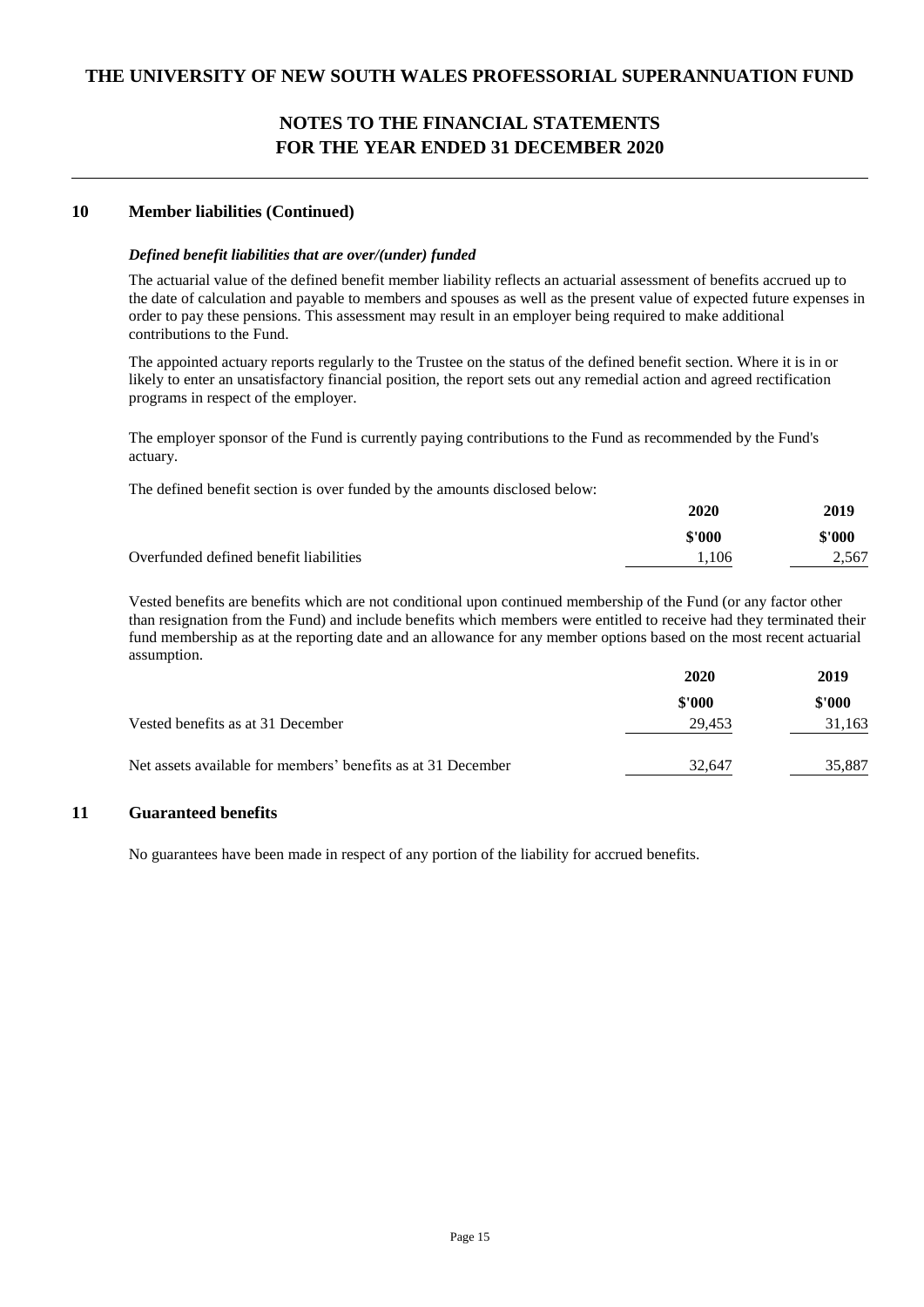### 12 **Operational risk reserve**

Under APRA Prudential Standard SPS 114: Operational Risk Financial Requirement (ORFR), the Fund is required to establish and maintain an operational risk reserve (ORR). The trustee has set a funding target for this reserve of 0.30% of net assets (Target Amount).

The Target Amount has been met. The ORR will continue to be supplemented by the bank interest and investment returns earned on the operating account and the investments of the ORR. The Trustee will review the funding methodology of the ORR if it falls below 90% of the Target Amount. The level and appropriateness of the ORR will be reviewed as part of the annual review of the Risk Management Strategy.

The ORR is part of the financial management of the Fund and is operated in accordance with the ORFR Strategy. The ORR may be used in certain circumstances to address operational risk events or claims against the Fund arising from operational risk.

At 31 December 2020, the ORR represented 0.46% (2019: 0.39%) of the Fund's net assets.

| 13  | <b>Cash flows reconciliation</b>                       | 2020    | 2019    |
|-----|--------------------------------------------------------|---------|---------|
| (a) | Reconciliation of cash and cash equivalents            | \$'000  | \$'000  |
|     | Cash and cash equivalents                              | 2,072   | 1,164   |
| (b) | Reconciliation of cash flows from operating activities |         |         |
|     | Profit/(Loss) after income tax                         | (1,453) | 4,356   |
|     | <b>Adjustments for:</b>                                |         |         |
|     | Benefits allocated to defined benefit members          | 1,837   | 944     |
|     | Non cash investment income                             | (1,049) | (1,812) |
|     | Decrease/(increase) in assets measured at fair value   | 519     | (3,515) |
|     | (Increase)/decrease in receivables $\&$ prepayments    | (2)     | 18      |
|     | Decrease/(increase) in deferred tax assets             | 5       | (3)     |
|     | (Decrease)/increase in payables                        | (31)    | 53      |
|     | Increase in income tax payable                         | 50      | 12      |
|     | (Decrease) in deferred tax liabilities                 | (2)     |         |
|     | Net cash inflows/(outflows) from operating activities  | (126)   | 53      |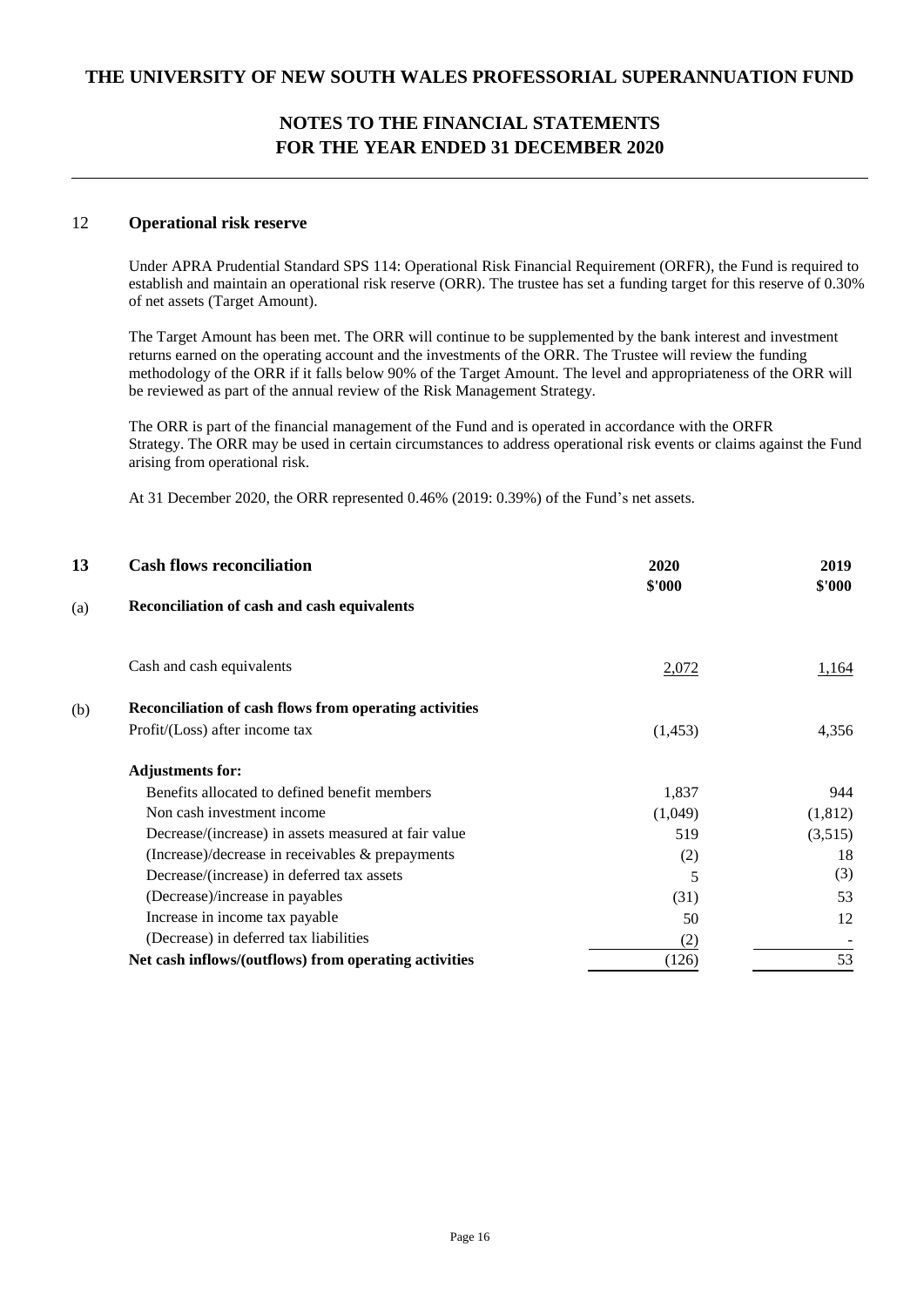### **14 Related party transactions**

### **(a) Trustee**

The Trustee of the Fund is Equity Trustees Superannuation Limited.

### **(b) Directors**

Key management personnel includes persons who were directors of the Trustee at any time during the reporting period as follows.

The names of the directors of the Trustee who held office during the financial year and to the date of the Trustee's Declaration are:

| Title                                           | <b>Appointed</b> | <b>Resigned</b> |
|-------------------------------------------------|------------------|-----------------|
| Non-Executive Director and Chairman             |                  |                 |
| <b>Executive Director and Managing Director</b> |                  |                 |
| Non-Executive Director                          |                  | 5 May 2020      |
| <b>Executive Director</b>                       |                  |                 |
| Non-Executive Director                          |                  |                 |
| Non-Executive Director                          |                  |                 |
| Non-Executive Director                          |                  |                 |
| Non-Executive Director                          | 6 July 2020      |                 |
|                                                 |                  |                 |

None of the directors of the Trustee are members of the Fund.

### **(c) Other key management personnel**

There were no other persons with responsibility for planning, directing and controlling the activities of the Fund, directly or indirectly during the financial year.

### **(d) Remuneration of directors of the Trustee**

There have been no transactions between the Trustee and the Fund other than the trustee fees and reimbursements for expenses disclosed in the Income Statement and the notes below.

|                                                                          | 2020    | 2019   |
|--------------------------------------------------------------------------|---------|--------|
|                                                                          |         |        |
| Equity Trustees Superannuation Limited (Trustee fees and reimbursements) | 137,398 | 63.604 |

As at 31 December 2020 \$11,211 (2019: \$15,000) was payable to the Trustee and is included in the Statement of Financial Position.

The directors of the Trustee do not receive remuneration directly from the Fund.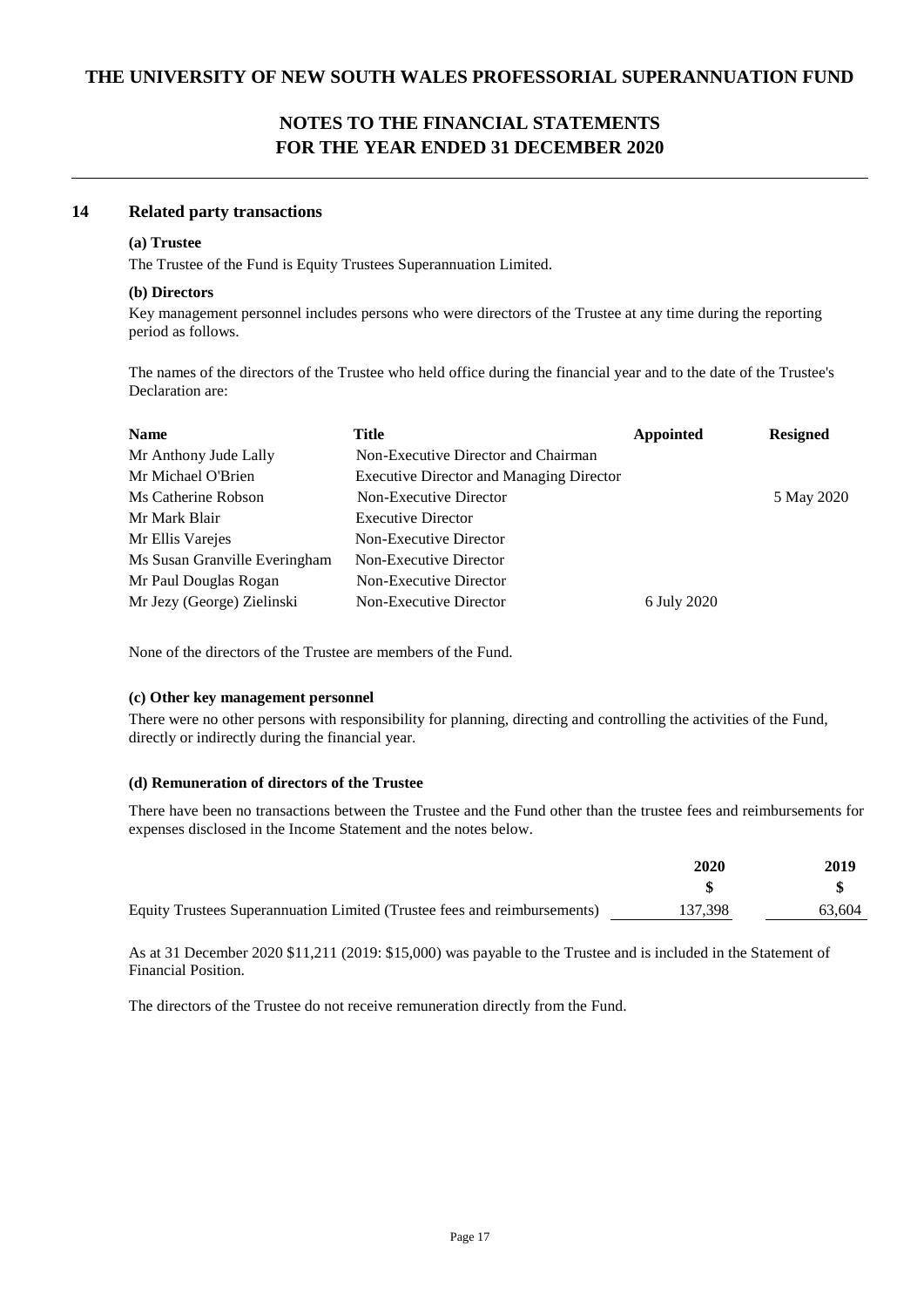### **14 Related party transactions (Continued)**

### **(e) Expenses paid by and reimbursed to the Trustee**

During the financial year, the Fund reimbursed the Trustee \$3,381 (2019: \$7,783) for expenses relating to audit and other regulatory costs.

#### **(f) Other related party transactions**

As at 31 December 2020, the Fund has invested \$2,071,682 (2019: \$1,163,810) of its assets in the EQT Cash Management Fund. Equity Trustees Limited is the issuer of the EQT Cash Management Fund in which the Fund invests. Transactions between Equity Trustees Superannuation Limited (ABN 50 055 641 757) in its capacity as Trustee of the Fund and Equity Trustees Limited (ABN 46 004 031 298, AFSL 240975, RSE L0003904) in its capacity as issuer of the EQT Cash Management Fund are conducted on normal commercial terms and involve conditions no more or less favourable than those available to other parties unless otherwise stated.

#### **(g) Employer sponsor**

The University of New South Wales and its controlled entities are the employer sponsors. Employer contributions are disclosed in the Statement of Changes in Member Benefits. Contributions are made in accordance with the Trust Deed, recommendations of the actuary and relevant legislative requirements.

### **15 Commitments and contingencies**

There are no commitments or contingencies the Trustee is aware of as at the date of this report (2019: Nil).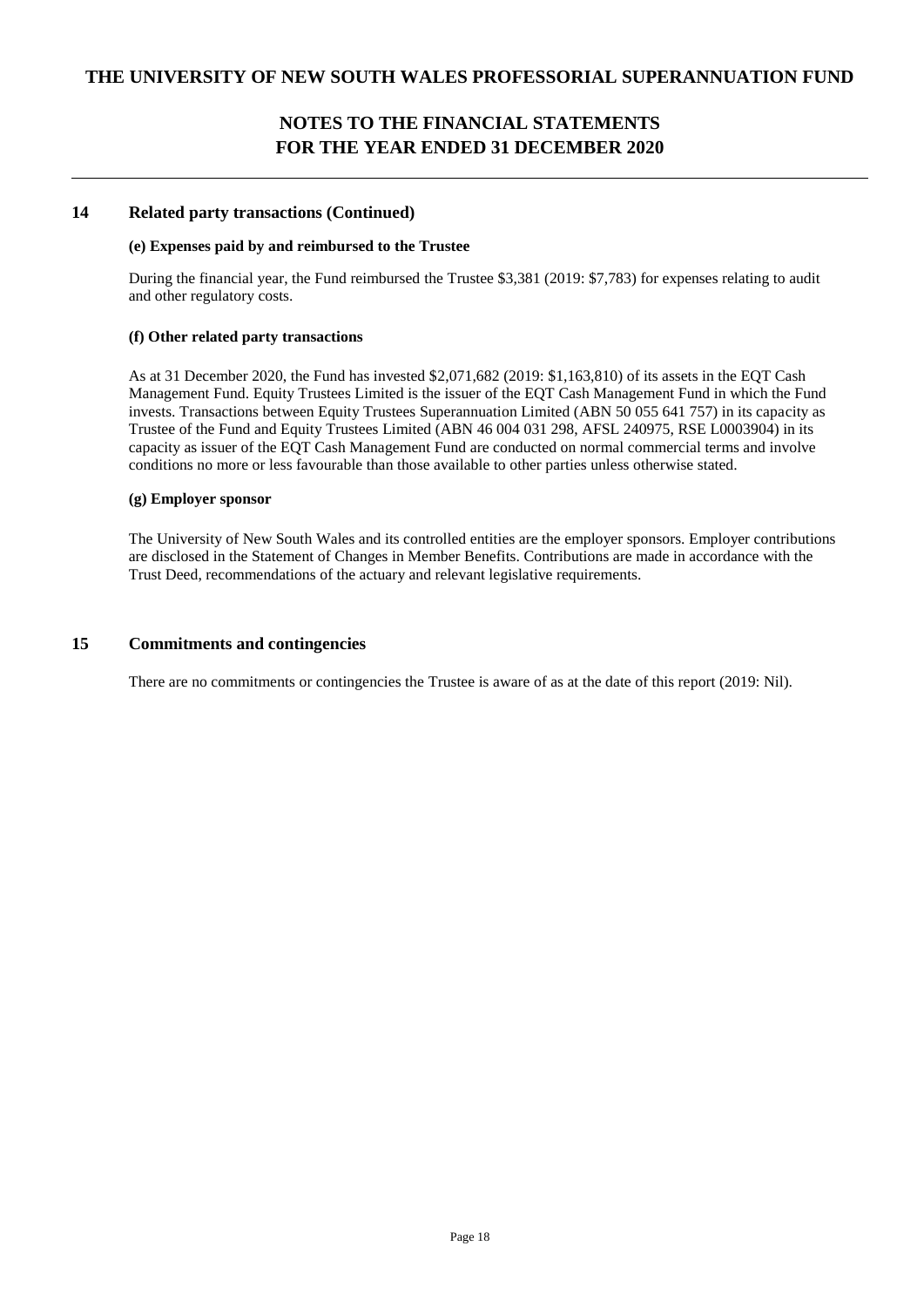### **16 Financial risk management**

### **(a) Financial instruments management**

The investments of the Fund (other than cash held for meeting daily administrative and benefit expenses), are managed on behalf of the Trustee by specialist fund managers in accordance with the investment strategy to achieve the Fund's investment objectives.

The Trustee has engaged an asset consultant to monitor and provide regular reports on the Fund's investments to the Trustee. The Trustee may seek information from the manager of each collective investment (and also may seek independent advice from other qualified persons) so as to determine the nature and extent of any risks, and the expected returns, associated with each investment prior to determining its suitability as an investment for the Fund.

Equity Trustees Limited (ABN 46 004 031 298, AFSL 240975, RSE L0003904) also acts as a custodian and as such provides services including physical custody and safekeeping of assets, settlement of trades, collection of dividends and accounting for investment transactions.

The Fund's financial assets and liabilities adopted in the Statement of Financial Position are carried at their fair value.

### **(b) Significant accounting policies**

Details of the significant accounting policies and methods adopted, including the criteria for recognition, the basis of measurement and the basis on which revenues and expenses are recognised, in respect of each class of financial asset and financial liability are disclosed in Note 3 to the Financial Statements.

### **(c) Capital risk management**

The Trustee has established an Operational Risk Reserve ("ORR") to provide funding for incidents where material losses may arise from an operational risk event (as opposed to investment risk) relating to the Fund. The level of reserve is determined by the Trustee based on an assessment of the risks faced by the Fund. The Trustee has an operational risk financial requirement strategy to manage assets held in the ORR. According to Superannuation Prudential Standard 114: Operational Risk Financial Requirement, (SPS 114) which became effective 1 July 2013, the financial resources held to meet the ORR must be held either as:

- an operational risk reserve held within an RSE; or
- operation risk trustee capital held by the RSE licensee; or
- a combination of both an operational risk reserve held within an RSE and operational risk trustee capital held by the RSE Licensee.

The target amount has been met as at the reporting date.

### **(d) Financial risk management objectives**

The Fund is exposed to a variety of financial risks as a result of its activities. These risks include market risk (including currency risk, cash flow interest rate risk, fair value interest rate risk and price risk), credit risk and liquidity risk. The Fund's risk management and investment policies, approved by the Trustee, seek to minimise the potential adverse effects of these risks on the Fund's financial performance. These policies may include the use of certain financial derivative instruments.

It is ultimately the responsibility of the Trustee to ensure that there is an effective risk management control framework in place. Consistent with regulatory requirements the Trustee has the function of overseeing the establishment and maintenance of risk-based systems and controls for the Fund. The Trustee has developed, implemented and maintains a Risk Management Framework ("RMF").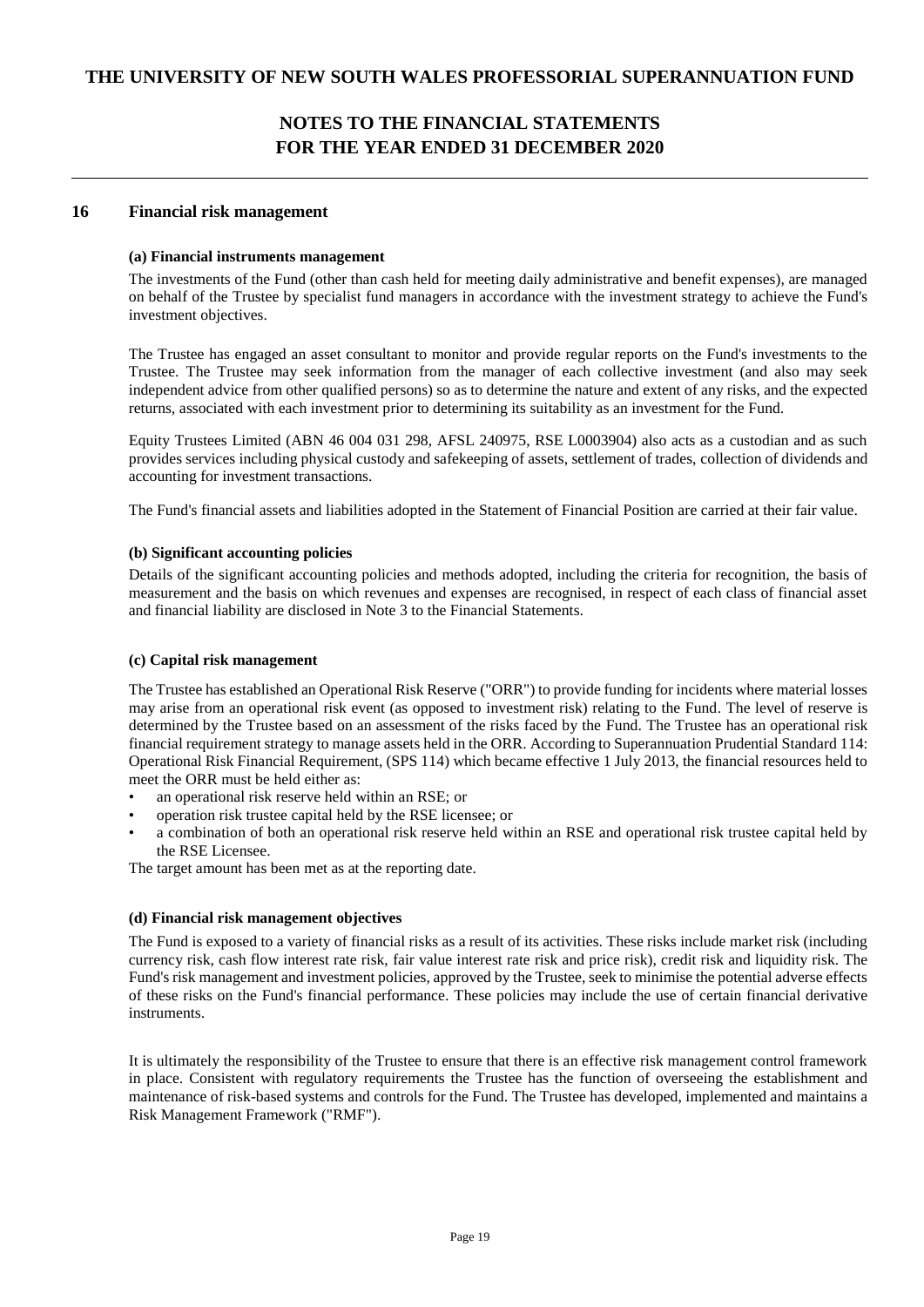### **16 Financial risk management (Continued)**

The RMF identifies the Trustee's policies and procedures, processes and controls that comprise its risk management and control systems. These systems address all material risks, financial and non-financial, likely to be faced by the Fund. Annually, the Trustee is required to certify to APRA whether adequate strategies have been put in place to monitor those risks, that the Trustee has systems in place to ensure compliance with legislative and prudential requirements and that the Trustee has satisfied itself as to the compliance with the RMF.

### **(e) Investment risk**

The Fund's assets principally consist of financial instruments which comprise of cash and collective investment vehicles such as pooled superannuation trusts and managed investment schemes. The Trustee has determined that this type of investment is appropriate for the Fund and is in accordance with the Fund's investment strategy.

The Fund's investment activities expose it to the following risks from its use of financial instruments:

- Market risk
- Credit risk
- Liquidity risk

#### **Market risk**

Market risk is the risk that the fair value of future cash flows of a financial instrument will fluctuate because of changes in market prices. Market risk comprises three types of risk: currency risk, interest rate risk and other price risk. The objective of market risk management is to manage and control market risk exposures within acceptable parameters, while optimising the return on risk.

To mitigate market risk, the Fund undertakes due diligence prior to the approval of fund managers to ensure they have appropriate expertise and skill for monitoring of the market conditions and benchmark analysis. Further the Fund's asset consultant provides additional expert advice as required.

### *i) Currency risk*

Currency risk arises on financial instruments that are denominated in a foreign currency that is in a currency other than in which they are measured. The Fund does not currently have any investments denominated in a foreign currency.

However, the managed investments of the Fund have allocations to internationally domiciled assets classes which are exposed to currency fluctuations.

#### *Sensitivity analysis - currency risk*

There is no significant currency risk in this Fund. The Fund does not currently have any investments denominated in a foreign currency.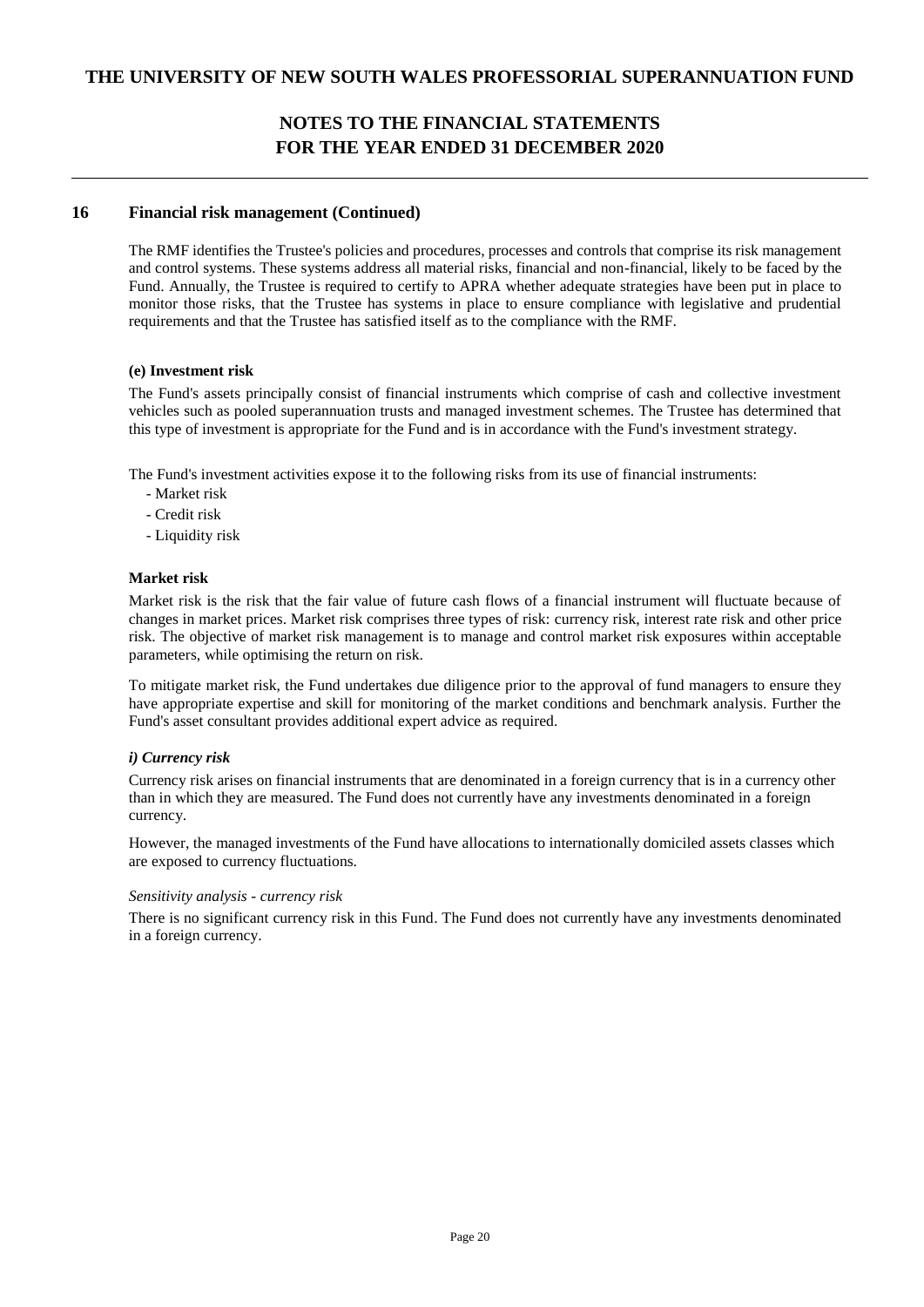### **16 Financial risk management (Continued)**

### **Market risk (Cont'd)**

### *ii) Interest rate risk*

Interest rate risk is the risk that the fair value of future cash flows of a financial instrument will fluctuate because of changes in market interest rates.

The majority of the Fund's financial instruments are non-interest bearing with only cash and fixed interest securities being subjected to interest rate risk. The Fund's exposure to interest rate risk is set out below:

|                                 | 2020   | 2019   |
|---------------------------------|--------|--------|
|                                 | \$'000 | \$'000 |
| Variable interest rate          | 2,123  | 1.614  |
| Fixed interest rate             | 10.911 | 12.139 |
| Total variable rate instruments | 13.034 | 13.753 |

The following table demonstrates the sensitivity of the Fund's net assets available to pay benefits, were interest rates to vary by 50bp. This table has been provided to illustrate the sensitivity of the Fund's directly and indirectly held investment portfolio to interest rate fluctuations. This analysis assumes that all other variables remain constant.

### *Cashflow sensitivity analysis - variable rate instruments*

|                    |                          | Change in fair value of<br>assets \$'000 |                                      | <b>Effect on net assets</b><br>available to pay benefits<br>\$'000 |  |
|--------------------|--------------------------|------------------------------------------|--------------------------------------|--------------------------------------------------------------------|--|
|                    | 50bps<br><b>Decrease</b> | 50bps<br><b>Increase</b>                 | 50 <sub>bps</sub><br><b>Decrease</b> | 50bps<br><b>Increase</b>                                           |  |
| 2020               |                          |                                          |                                      |                                                                    |  |
| Interest rate risk | 340                      | (329)                                    | 340                                  | (329)                                                              |  |
|                    | 340                      | (329)                                    | 340                                  | (329)                                                              |  |
| 2019               |                          |                                          |                                      |                                                                    |  |
| Interest rate risk | 336                      | (327)                                    | 336                                  | (327)                                                              |  |
|                    | 336                      | (327)                                    | 336                                  | (327)                                                              |  |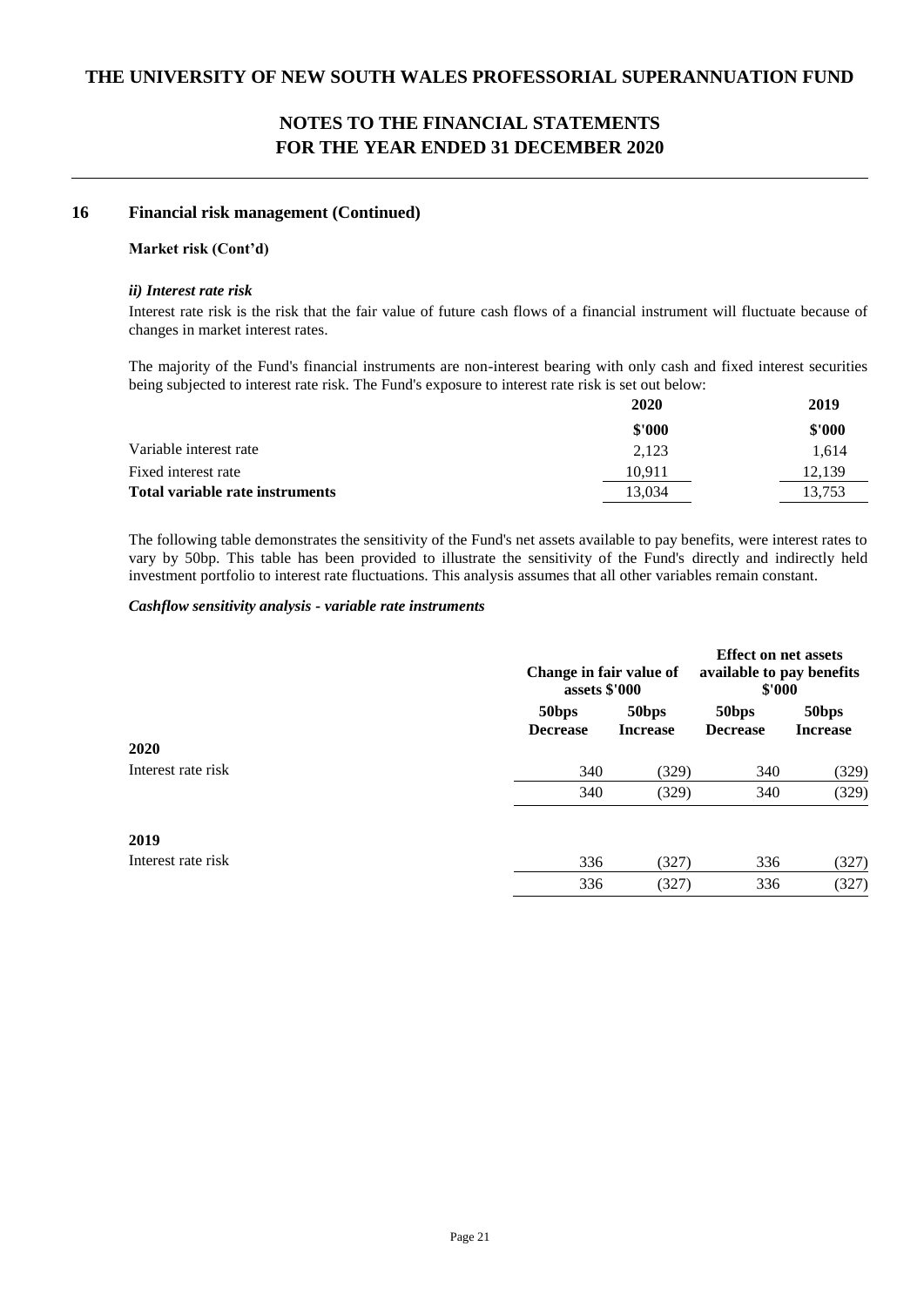### **16 Financial risk management (Continued)**

### **Market risk (Cont'd)**

### *iii) Other market price risk*

Other market price risk is the risk that the fair value or future cash flows of a financial instrument will fluctuate because of changes in market prices (other than those arising from interest rate risk or currency risk), whether those changes are caused by factors specific to the individual financial instrument or its issuer, or factors affecting all similar financial instruments traded in the market.

As all of the Fund's financial instruments are carried at net market value with changes recognised in the Income Statement, all changes in market conditions will directly affect Changes in fair value.

The Fund's assets are invested in cash and units in unitised investments. The Fund's exposure to other market price risk is therefore limited to the market price movement of these investments.

The Trustee has determined that these investments are appropriate for the Fund and are in accordance with the Fund's investment strategy.

The table below illustrates the impact of other market price risk to the Fund should each asset class fluctuate by a 10% increase or decrease from the investment objective. This analysis assumes that all other variables remain constant.

### *Sensitivity analysis - other market price risk*

|                        |                              | Change in fair value of<br>assets \$'000 |                        | <b>Effect on net assets</b><br>available to pay benefits<br>\$'000 |                        |
|------------------------|------------------------------|------------------------------------------|------------------------|--------------------------------------------------------------------|------------------------|
|                        | Carrying<br>amount<br>\$'000 | 10%<br><b>Decrease</b>                   | 10%<br><b>Increase</b> | 10%<br><b>Decrease</b>                                             | 10%<br><b>Increase</b> |
| 2020                   |                              |                                          |                        |                                                                    |                        |
| Australian equities    | 9,602                        | (960)                                    | 960                    | (960)                                                              | 960                    |
| International equities | 8,776                        | (878)                                    | 878                    | (878)                                                              | 878                    |
| Listed property trusts | 378                          | (38)                                     | 38                     | (38)                                                               | 38                     |
| Alternatives           | 733                          | (73)                                     | 73                     | (73)                                                               | 73                     |
|                        | 19,489                       | (1,949)                                  | 1,949                  | (1,949)                                                            | 1,949                  |
| 2019                   |                              |                                          |                        |                                                                    |                        |
| Australian equities    | 11,500                       | (1,150)                                  | 1,150                  | (1,150)                                                            | 1,150                  |
| International equities | 9,473                        | (947)                                    | 947                    | (947)                                                              | 947                    |
| Listed property trusts | 507                          | (51)                                     | 51                     | (51)                                                               | 51                     |
| Alternatives           | 505                          | (51)                                     | 51                     | (51)                                                               | 51                     |
|                        | 21,985                       | (2,199)                                  | 2,199                  | (2,199)                                                            | 2,199                  |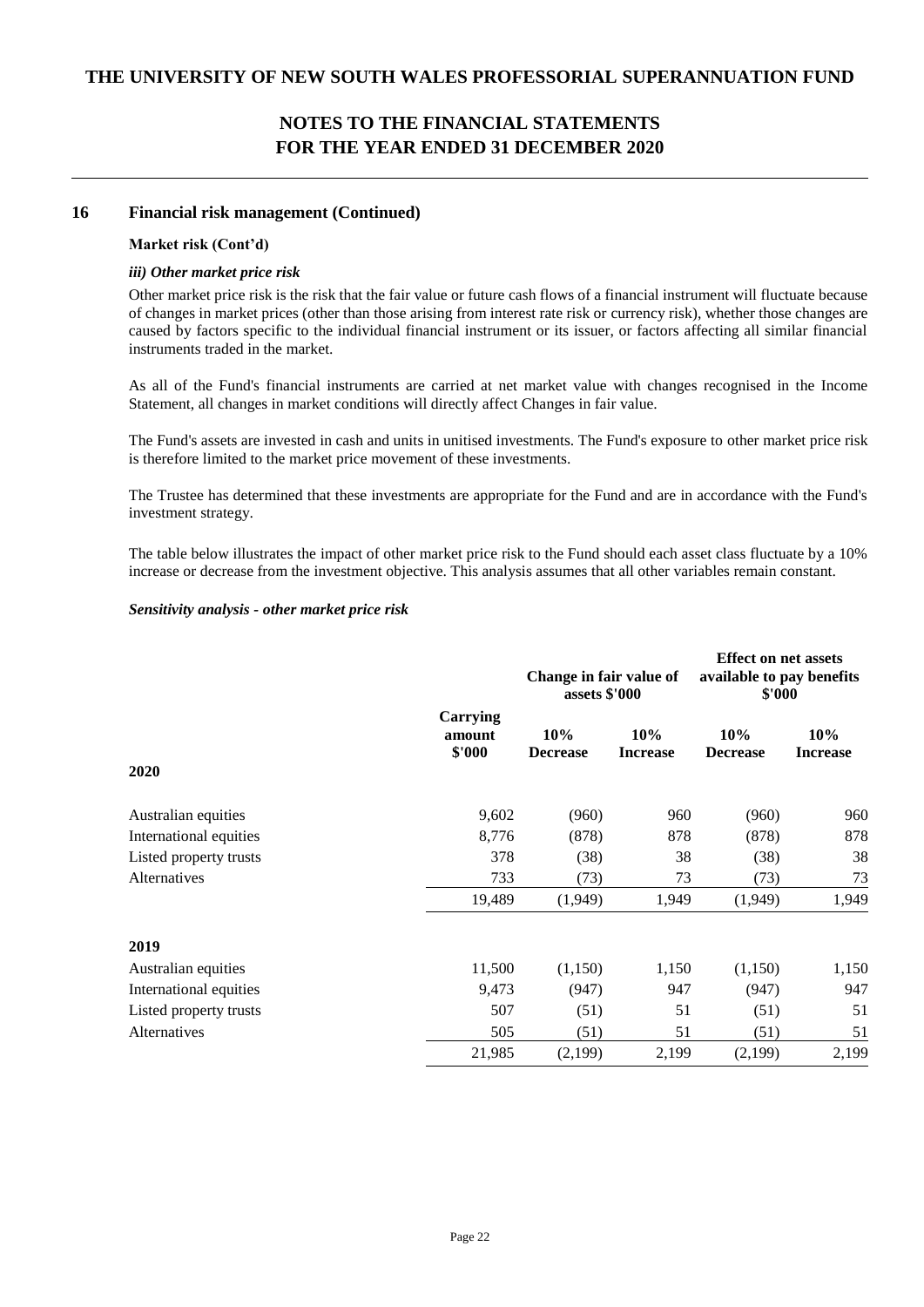### **16 Financial risk management (Continued)**

### **Credit risk**

Credit risk refers to the risk that the counterparty to the financial instrument will default on its contractual obligations resulting in a financial loss to the Fund.

The carrying amounts of financial assets best represent the maximum credit risk exposure at reporting date. No collateral is held as security or other credit enhancement exists for all financial assets held. No financial assets are considered past due as all payments are considered recoverable when contractually due. The Fund's financial assets exposed to credit risk amounted to the following:

|                           | <b>2020</b> | 2019   |
|---------------------------|-------------|--------|
|                           | \$'000      | \$'000 |
| Cash and cash equivalents | 2,072       | 1,164  |
| Receivables               | 181         | 160    |
|                           | 2,253       | .324   |
|                           |             |        |

### **Liquidity risk**

Liquidity risk is the risk that the Fund will not be able to meet its obligations when they fall due. The risk is controlled through the Fund's investment in financial instruments which under normal market conditions are readily convertible to cash. In addition, the Fund maintains sufficient cash and cash equivalents to meet normal operating conditions. The Fund's overall liquidity risks are monitored by the Trustee at least annually and in accordance with policies and procedures in place.

The following table summarises the maturity profile of the Fund's financial liabilities. The table has been drawn up based on the undiscounted cash flows of financial liabilities based on the earliest date on which the Fund can be required to pay.

### *Sensitivity analysis – liquidity risk*

|                        | Carrying<br>amount | Less than 1<br>month | 1 to 3<br>months | <b>Greater than</b><br>3 months |
|------------------------|--------------------|----------------------|------------------|---------------------------------|
| 2020                   | \$'000             | \$'000               | \$'000           | \$'000                          |
| Accrued charges        | 130                |                      | 130              |                                 |
| <b>Benefit Payable</b> | 72                 | 72                   |                  |                                 |
| Member liabilities     | 31,392             | 31,392               |                  |                                 |
|                        | 31,594             | 31,464               | 130              |                                 |
| 2019                   | \$'000             | \$'000               | \$'000           | \$'000                          |
| Accrued charges        | 161                |                      | 161              |                                 |
| Benefit Payable        | 52                 | 52                   |                  |                                 |
| Member liabilities     | 33,179             | 33,179               |                  |                                 |
|                        | 33,392             | 33.231               | 161              |                                 |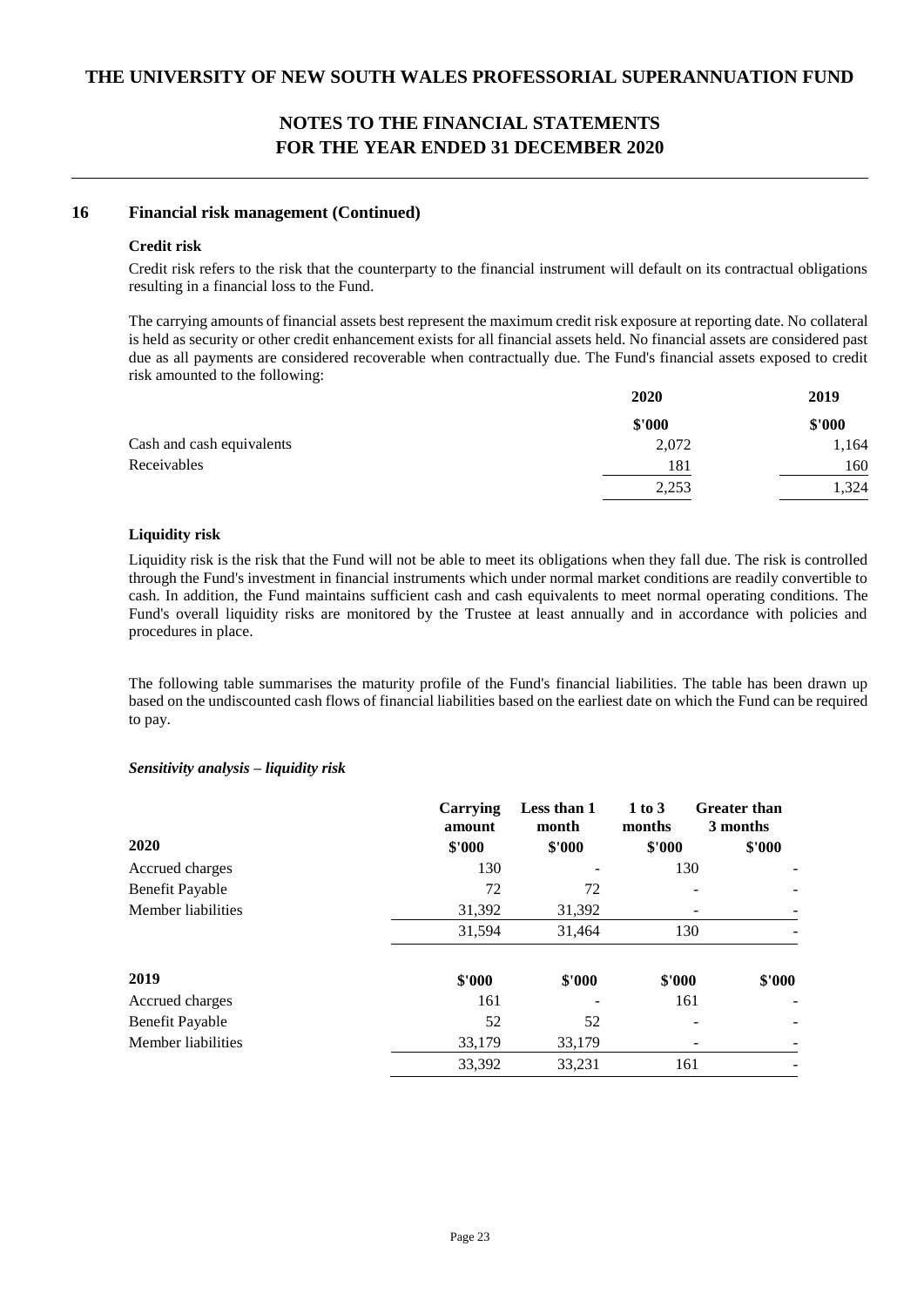### **17 Impact on the Fund due to the Government's response to the Coronavirus (COVID-19) pandemic**

### *Background*

The COVID-19 outbreak was declared a pandemic by the World Health Organization in March 2020. Since that time, the pandemic has had a significant impact on the community, the economy, investment markets, and the operations of businesses across the country and world. This new rule allowed individuals to access up to \$10,000 of their superannuation in the 2019/20 tax year and a further \$10,000 in the 2020/21 tax year.

During the year ended 31 December 2020 none of the members of the Fund sought early access to their super.

 The Trustee has considered the impact of the government's response to the pandemic and other market volatility in preparing its financial statements.

The key areas of impact were as follows:

#### *Investments*

The global pandemic has impacted global economic activity and, to varying degrees, financial markets around the world. As a result, assessing fair value as at reporting date involves increased uncertainties around the underlying assumptions for valuations given the very wide range of potential paths forward for both economies, policy responses and asset fundamentals. Additionally, very low, if any, transaction volumes make evidential valuation difficult. All valuations contain some element of uncertainty and the impact of the Federal Government's response to the pandemic on the markets in which the underlying investments are made has increased the level of uncertainty and volatility of investment valuations.

Over the last two quarters of 2020, the global markets have continued to stabilise following a period of increased market volatility, and the Fund's performance over this time has been positive.

#### *Risk management*

The Trustee's robust risk management framework continues to be applied across the Funds operations and the Trustee continues to monitor the impact of government's response to the pandemic on the Fund's risk profile. Non-financial risks emerging from global movement restrictions, and remote working by our staff, counterparties, clients and suppliers, are being identified, assessed, managed and governed through timely application of the Trustee's risk management framework.

The management of liquidity risk is a key element of the investment process. The risk is controlled through the Fund's investment in financial instruments which are readily convertible to cash. In addition, the Fund maintains sufficient cash and cash equivalents to meet normal operating conditions as well as additional cash requirements to fund the benefits to members seeking early access to their super.

### **18 Events subsequent to reporting date**

There has not arisen in the interval between the end of the financial year and the date of this financial report any item, transaction or event of an unusual nature likely to affect significantly the operations of the Fund, the result of the operations, or the state of affairs of the Fund.

The COVID-19 pandemic has created significant volatility in financial markets. Accordingly, and given the ongoing uncertain nature and impact of the pandemic, the fair value of the Fund's investments may be impacted in future.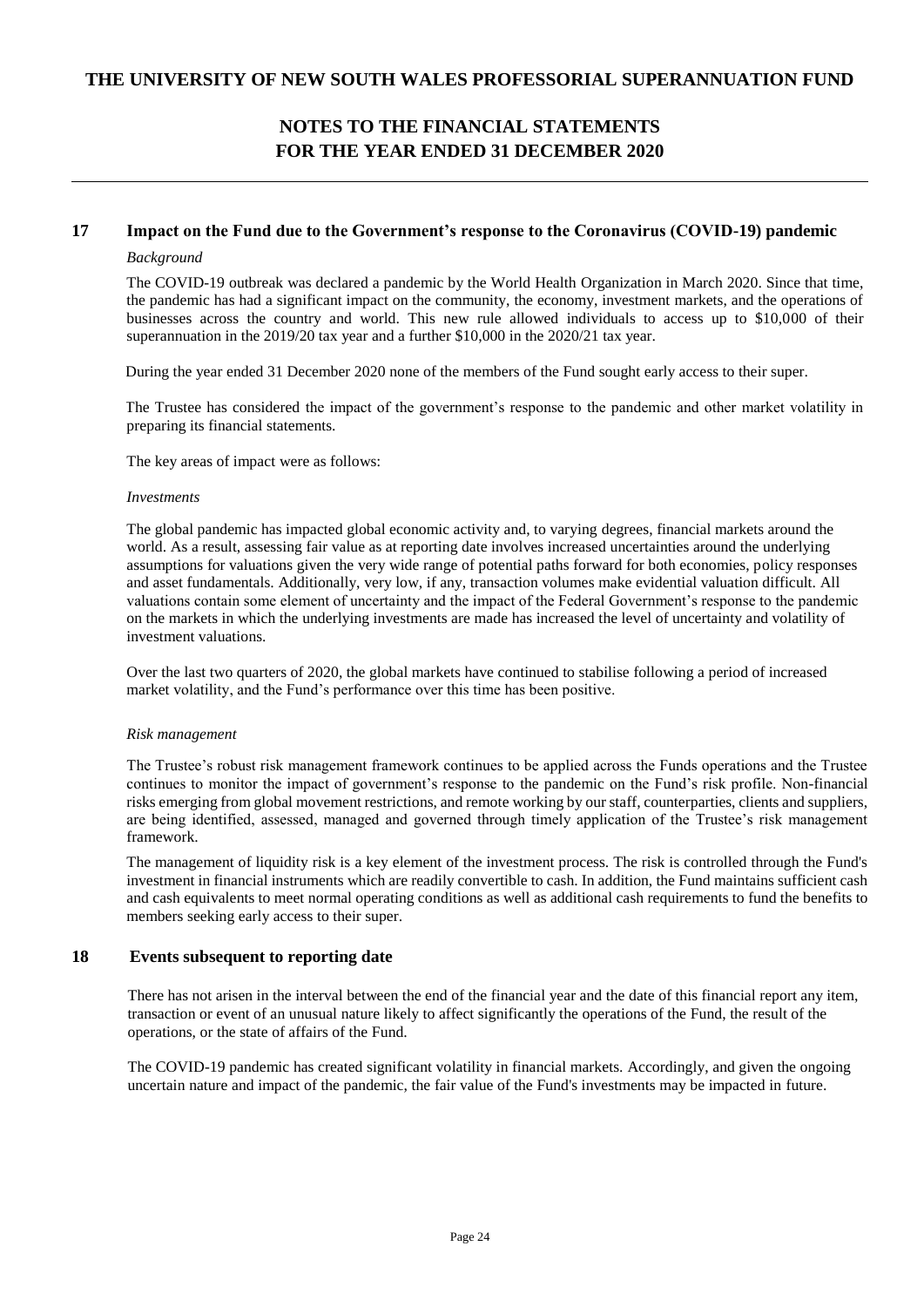### **TRUSTEE'S DECLARATION TO MEMBERS**

In the opinion of the Directors of the Trustee of The University of New South Wales Professorial Superannuation Fund:

- 1. The accompanying Financial Statements and notes set out on pages 1 to 24 are in accordance with:
- Australian Accounting Standards and other mandatory professional reporting requirements, and
- present fairly the Fund's financial position as at 31 December 2020 and of its performance for the financial year ended on that date.

2. The Fund has been conducted in accordance with its constituent Trust Deed as amended and the requirements of the *Superannuation Industry (Supervision) Act 1993* and its accompanying Regulations; the relevant requirements of the *Corporations Act 2001 and Regulations*; the requirements under section 13 of the *Financial Sector (Collection of Data) Act 2001*, during the year ended 31 December 2020.

3. There are reasonable grounds to believe that the Fund will be able to pay its debts as and when they become due and payable.

Signed in accordance with a resolution of the Board of Directors of Equity Trustees Superannuation Limited as Trustee for The University of New South Wales Professorial Superannuation Fund.

 $206$ 

……………...... …….. **Director** 

**Dated this 18th day of March 2021**